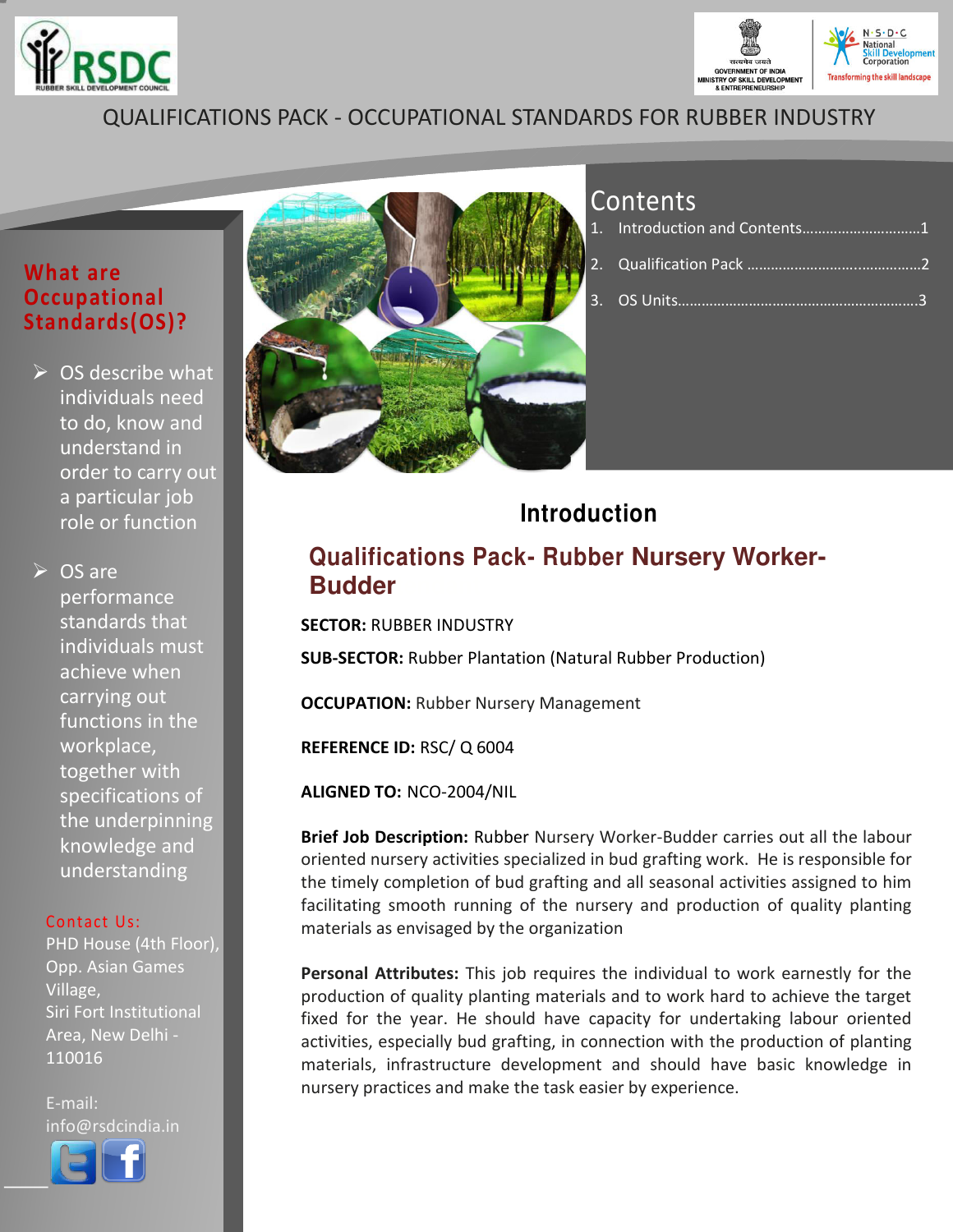



<span id="page-1-0"></span>

| <b>Qualifications Pack Code</b> |                                                 | <b>RSC/Q 6004</b>                    |          |
|---------------------------------|-------------------------------------------------|--------------------------------------|----------|
| <b>Job Role</b>                 |                                                 | <b>Rubber Nursery Worker- Budder</b> |          |
| <b>Credits(NSQF)</b>            | <b>TBD</b>                                      | <b>Version number</b>                | 1.0      |
| <b>Sector</b>                   | <b>Rubber industry</b>                          | <b>Drafted on</b>                    | 07/11/13 |
| Sub-sector                      | <b>Natural Rubber (NR)</b><br><b>Production</b> | Last reviewed on                     | 27/03/15 |
| <b>Occupation</b>               | <b>Rubber Nursery</b><br><b>Management</b>      | <b>Next review date</b>              | 27/03/16 |
| <b>NSQC Clearnace on</b>        | 20/07/2015                                      |                                      |          |

| <b>Job Role</b>                                                      | Rubber Nursery Worker - Budder                                                                                                                                                                                                                                                                                                                                         |  |  |
|----------------------------------------------------------------------|------------------------------------------------------------------------------------------------------------------------------------------------------------------------------------------------------------------------------------------------------------------------------------------------------------------------------------------------------------------------|--|--|
|                                                                      |                                                                                                                                                                                                                                                                                                                                                                        |  |  |
| <b>Role Description</b>                                              | Nursery Worker-Budder carries out all the labour oriented nursery activities,<br>specialized in bud grafting. He/She is responsible for the timely completion<br>of bud grafting and all other seasonal activities assigned to him/her,<br>facilitating smooth running of the nursery and production of quality planting<br>materials as envisaged by the organization |  |  |
| <b>NSQF level</b><br><b>Minimum Educational</b>                      | $\overline{4}$                                                                                                                                                                                                                                                                                                                                                         |  |  |
| Qualifications*                                                      | 10 <sup>th</sup> course completed and have good health                                                                                                                                                                                                                                                                                                                 |  |  |
| <b>Maximum Educational</b><br>Qualifications*                        | Basic knowledge in Rubber Nursery activities (labour oriented)                                                                                                                                                                                                                                                                                                         |  |  |
| <b>Training</b><br>(Suggested but not<br>mandatory)                  | Training in all aspects of labour oriented nursery activities, specialized in bud<br>grafting                                                                                                                                                                                                                                                                          |  |  |
| <b>Minimum Job Entry Age</b>                                         | 18 years                                                                                                                                                                                                                                                                                                                                                               |  |  |
| <b>Experience</b>                                                    | A matriculate with minimum 6 months experience in nursery work and<br>budngrafting is desirable.                                                                                                                                                                                                                                                                       |  |  |
| <b>Applicable National</b><br><b>Occupational Standards</b><br>(NOS) | <b>Compulsory:</b><br>RSC/N 6009 (Rubber nursery practices and bud grafting oriented)<br>1.<br>RSC/N5005 (Natural Resource Management)<br>2.<br>RSC/N5006 (Provide Feedback to Higher Authorities)<br>3.<br><b>Optional:</b><br><b>NA</b>                                                                                                                              |  |  |
| <b>Performance Criteria</b>                                          | As described in the relevant OS units                                                                                                                                                                                                                                                                                                                                  |  |  |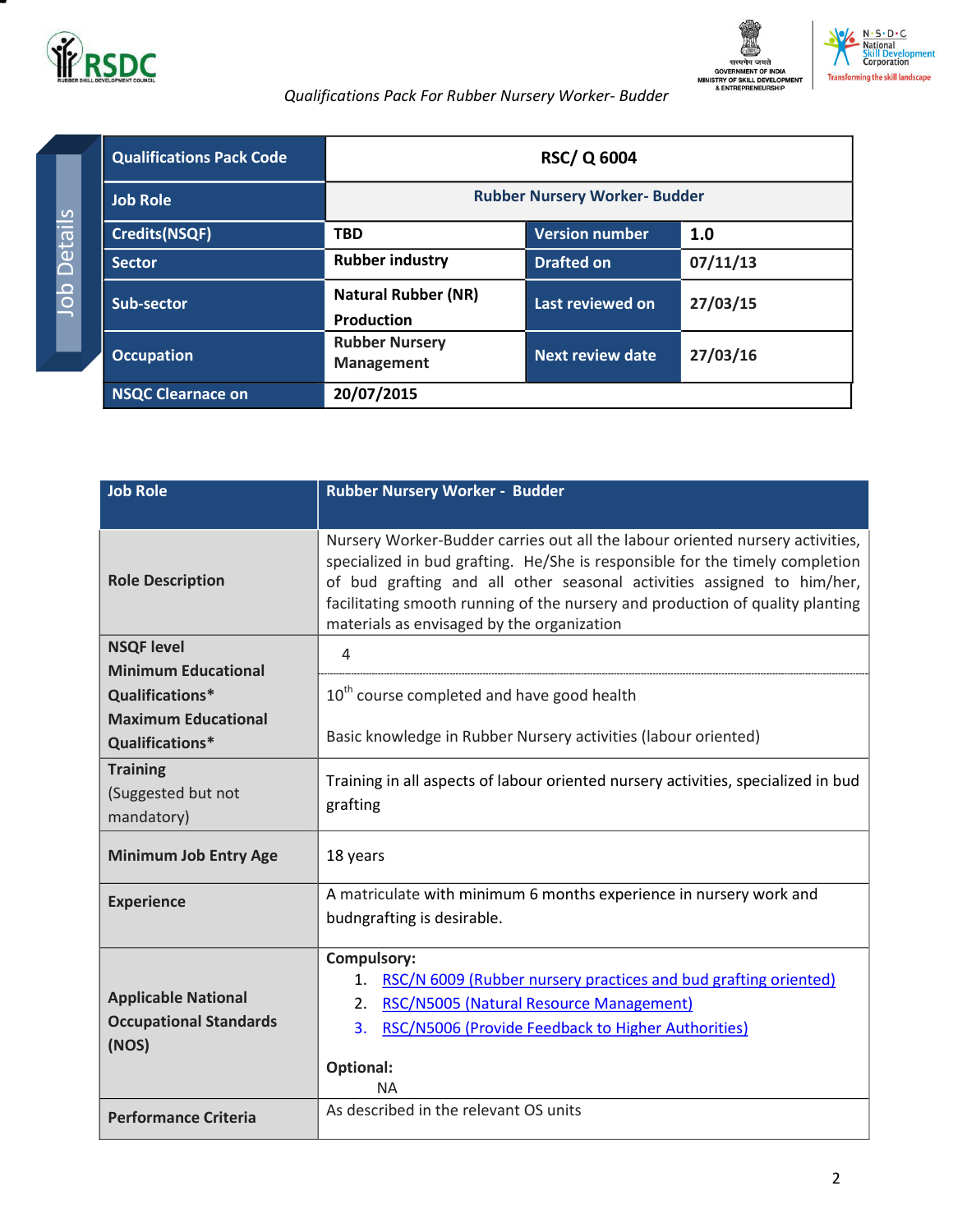





| <b>Keywords / Terms</b>                 | <b>Description</b>                                                                                                                                                                                                                                                                                   |
|-----------------------------------------|------------------------------------------------------------------------------------------------------------------------------------------------------------------------------------------------------------------------------------------------------------------------------------------------------|
| Sector                                  | Sector is a conglomeration of different business operations having similar<br>businesses and interests. It may also be defined as a distinct subset of the<br>economy whose components share similar characteristics and interests.                                                                  |
| Sub-sector                              | Sub-sector is derived from a further breakdown based on the characteristics<br>and interests of its components.                                                                                                                                                                                      |
| Occupation                              | Occupation is a set of job roles, which perform similar/related set of<br>functions in an industry.                                                                                                                                                                                                  |
| Function                                | Function is an activity necessary for achieving the key purpose of the sector,<br>occupation, or area of work, which can be carried out by a person or a group<br>of persons. Functions are identified through functional analysis and form the<br>basis of OS.                                      |
| Job Role                                | Job role defines a unique set of functions that together form a unique<br>employment opportunity in an organization.                                                                                                                                                                                 |
| <b>OS</b>                               | OS specify the standards of performance an individual must achieve when<br>carrying out a function in the workplace, together with the knowledge and<br>understanding they need to meet that standard consistently. Occupational<br>Standards are applicable both in the Indian and global contexts. |
| Performance Criteria                    | Performance Criteria are statements that together specify the standard of<br>performance required when carrying out a task.                                                                                                                                                                          |
| <b>NOS</b>                              | NOS are Occupational Standards which apply uniquely in the Indian context.                                                                                                                                                                                                                           |
| <b>Qualifications Pack</b><br>Code      | Qualifications Pack Code is a unique reference code that identifies a<br>qualifications pack.                                                                                                                                                                                                        |
| <b>Qualifications Pack</b>              | Qualifications Pack comprises the set of OS, together with the educational,<br>training and other criteria required to perform a job role. A Qualifications<br>Pack is assigned a unique qualification pack code.                                                                                    |
| Unit Code                               | Unit Code is a unique identifier for an Occupational Standard, which is<br>denoted by an 'N'.                                                                                                                                                                                                        |
| Unit Title                              | Unit Title gives a clear overall statement about what the incumbent should be<br>able to do.                                                                                                                                                                                                         |
| Description                             | Description gives a short summary of the unit content. This would be helpful<br>to anyone searching on a database to verify that this is the appropriate OS<br>they are looking for.                                                                                                                 |
| Knowledge and<br>Understanding          | Knowledge and Understanding are statements which together specify the<br>technical, generic, professional and organizational specific knowledge that an<br>individual needs in order to perform to the required standard.                                                                            |
| <b>Organizational Context</b>           | Organizational Context includes the way the organization is structured and<br>how it operates, including the extent of operative knowledge managers have<br>of their relevant areas of responsibility.                                                                                               |
| <b>Technical Knowledge</b>              | Technical Knowledge is the specific knowledge needed to accomplish specific<br>designated responsibilities.                                                                                                                                                                                          |
| Core Skills or Generic<br><b>Skills</b> | Core Skills or Generic Skills are a group of skills that are key to learning and<br>working in today's world. These skills are typically needed in any work<br>environment. In the context of the OS, these include communication related<br>skills that are applicable to most job roles.           |

Ξ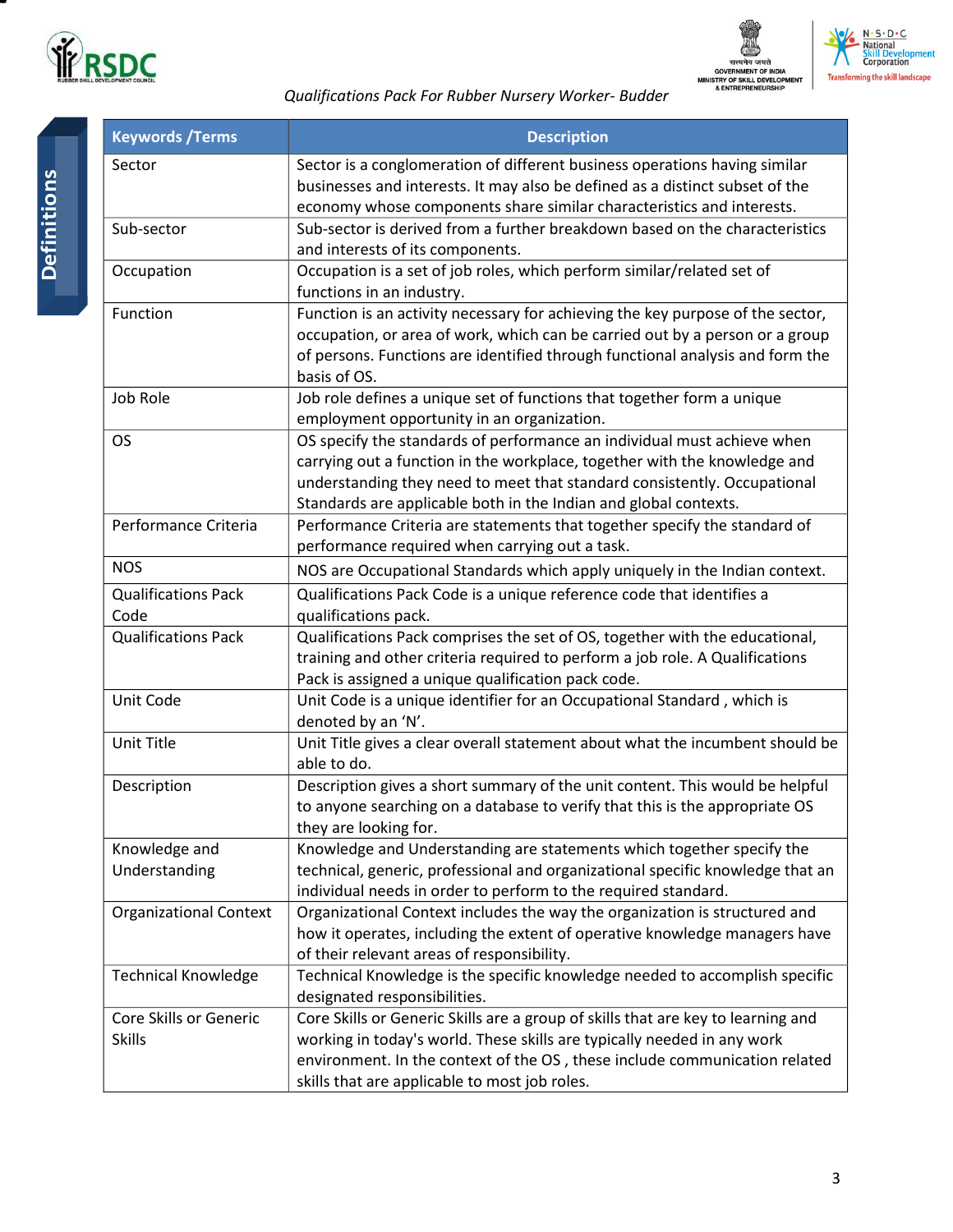

--------------------------------------------------------------------------------------------------------------------------------------------





# **National Occupational Standard**



----------------------------------------------------------------------------------------------------------------------------- ----------

**Overview:** 

<span id="page-3-0"></span>**This unit is about Nursery development Practices**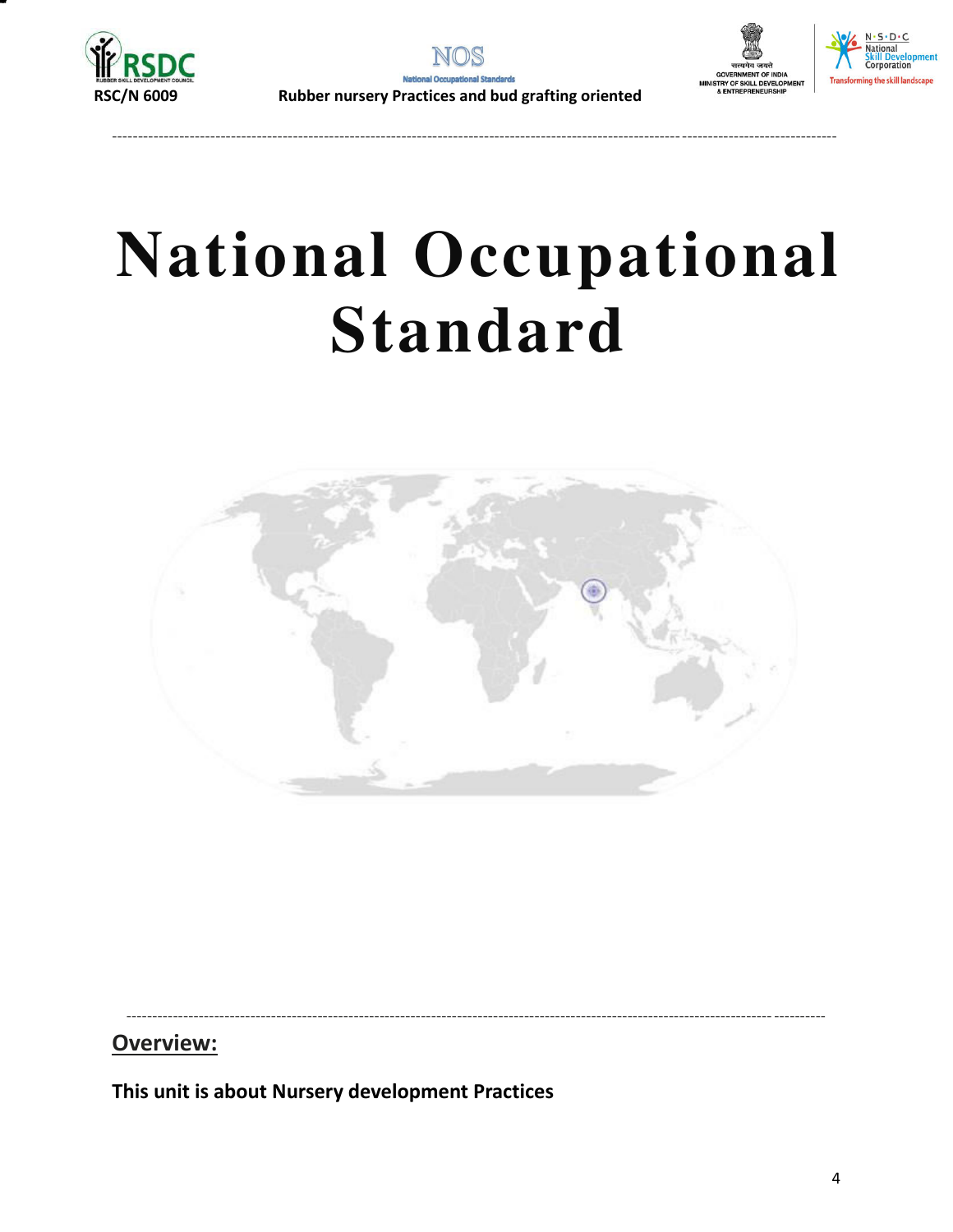



### **National Occupational Standards**



 $N \cdot S \cdot D \cdot C$ National<br>Skill Development<br>Corporation **Transforming the skill landscape** 

| <b>Unit Code</b>                          | <b>RSC/N 6009</b>                                                                                                                           |  |  |
|-------------------------------------------|---------------------------------------------------------------------------------------------------------------------------------------------|--|--|
| <b>Unit Title</b>                         | Rubber nursery Practices and bud grafting oriented                                                                                          |  |  |
| (Task)                                    |                                                                                                                                             |  |  |
| <b>Description</b>                        | This unit is about Nursery development Practices                                                                                            |  |  |
| <b>Scope</b>                              | This unit/task covers the following:                                                                                                        |  |  |
|                                           | Proficiency in carrying out work in connection with-                                                                                        |  |  |
|                                           | Sorting and temporary storage of seeds<br>٠                                                                                                 |  |  |
|                                           | Germination of seeds- preparation of land germination beds, sowing and<br>٠<br>after care                                                   |  |  |
|                                           | Planting- preparation of land and nursery bed, picking of germinated seeds,<br>transportation, planting and after care                      |  |  |
|                                           | Seedling nursery maintenance and disease management<br>$\bullet$                                                                            |  |  |
|                                           | Development of multi clone bud wood nursery & maintenance<br>$\bullet$                                                                      |  |  |
|                                           | <b>Bud grafting</b><br>$\bullet$<br>Raising poly bag and root trainer plants and upkeep                                                     |  |  |
|                                           | Preparation of planting materials for sale                                                                                                  |  |  |
|                                           |                                                                                                                                             |  |  |
| Performance Criteria(PC) w.r.t. the scope |                                                                                                                                             |  |  |
|                                           |                                                                                                                                             |  |  |
| <b>Element</b>                            | <b>Performance Criteria</b>                                                                                                                 |  |  |
|                                           |                                                                                                                                             |  |  |
| Sorting and<br>temporary storage of       | To be competent, the individual on the job must be able to carry out labour oriented<br>work in connection with-                            |  |  |
| seeds                                     |                                                                                                                                             |  |  |
|                                           | PC1. Sorting of quality of the seeds                                                                                                        |  |  |
|                                           | PC2. Viability test of the seed                                                                                                             |  |  |
|                                           | PC3. Temporary storage of seeds                                                                                                             |  |  |
|                                           | PC4. Carry out timely sowing of the seeds                                                                                                   |  |  |
| <b>Germination of seeds</b>               | PC5. Prepare the land and make germination beds as per specification<br>PC6. Placing of seeds in the germination medium and cover with coir |  |  |
|                                           | mat/gunny bags                                                                                                                              |  |  |
|                                           | PC7. Watering the germination beds to maintain optimum moisture                                                                             |  |  |
|                                           | PC8. Cast proper land preparation technique and design seedling nursery                                                                     |  |  |
| <b>Planting</b>                           | Beds as per specification                                                                                                                   |  |  |
|                                           | PC9. Select the best quality germinated seeds and transport without damage                                                                  |  |  |
|                                           | PC10. Carry out planting of germinated seeds with suitable spacing                                                                          |  |  |
|                                           | PC11. Ensure planting of germinated seeds at the right stage<br>PC12. Irrigate, if required                                                 |  |  |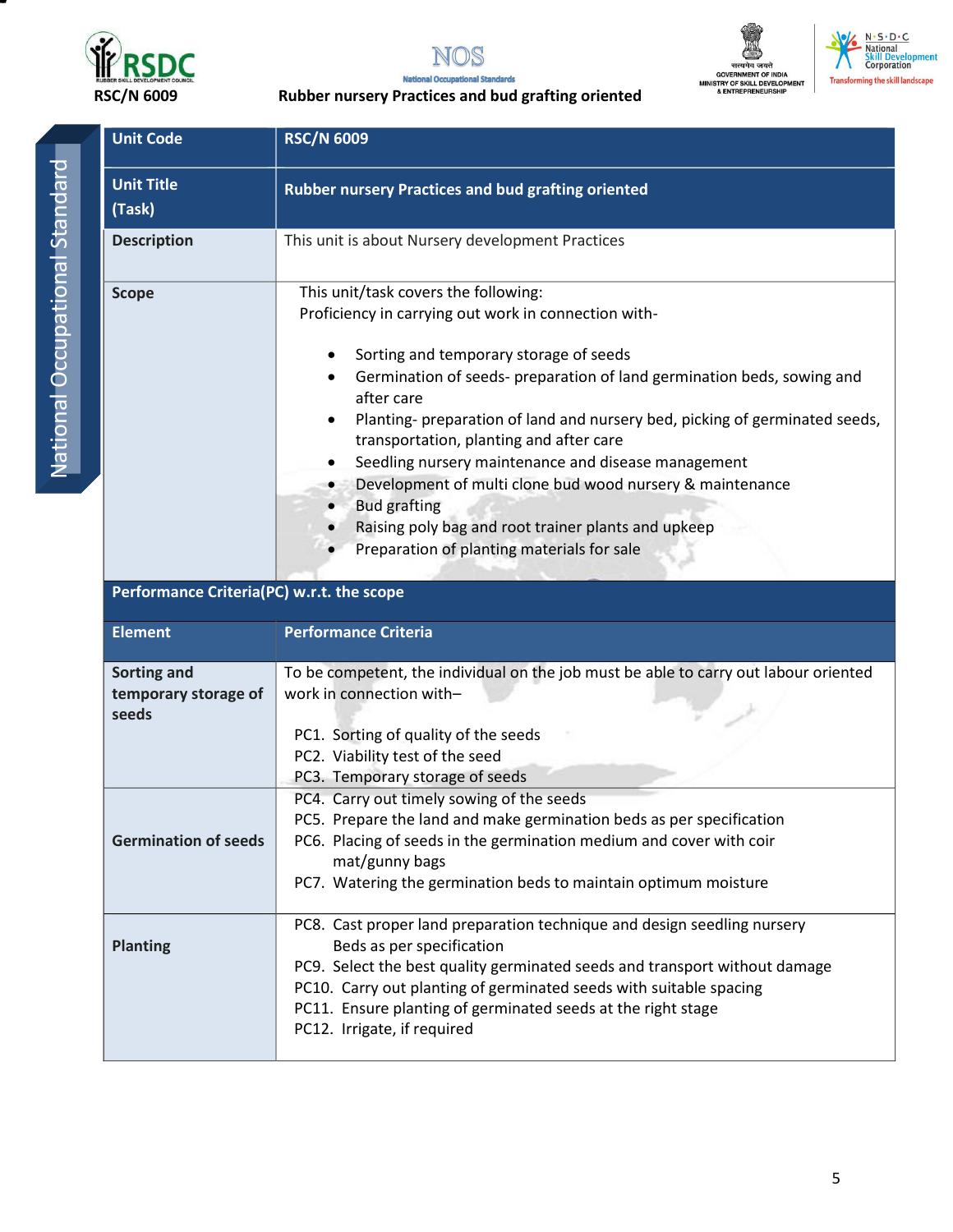

т









| <b>Seedling nursery</b><br>maintenance and<br>disease management | PC13. Carry out timely weeding (minimum three rounds- before fertilizer<br>applications and bud grafting)<br>PC14. Carry out fertilizer application (basal dressing with compost and rock<br>phosphate; 2500 kg of 10:10:4:1.5 NPKMg per effective hectare (1st<br>dose) and 550 kg urea per effective hectare (2 <sup>nd</sup> dose).<br>PC15. Carry out mulching irrigation etc<br>PC16. Identify diseases and prescribe suitable chemicals and undertake<br>Plant protection measures<br>PC17. Thinning out of weaklings/undesired seedlings<br>PC 18. Carry out seedling census |
|------------------------------------------------------------------|-------------------------------------------------------------------------------------------------------------------------------------------------------------------------------------------------------------------------------------------------------------------------------------------------------------------------------------------------------------------------------------------------------------------------------------------------------------------------------------------------------------------------------------------------------------------------------------|
| <b>Development of</b>                                            | PC19. Identify clones for raising multi clone bud wood nursery                                                                                                                                                                                                                                                                                                                                                                                                                                                                                                                      |
| multi-clone Bud                                                  | PC20. Plant mother plants with spacing as per specification                                                                                                                                                                                                                                                                                                                                                                                                                                                                                                                         |
| wood nursery &                                                   | PC21. Clone identification and labelling                                                                                                                                                                                                                                                                                                                                                                                                                                                                                                                                            |
| maintenance                                                      | PC22. Weeding                                                                                                                                                                                                                                                                                                                                                                                                                                                                                                                                                                       |
|                                                                  | PC23. Application of fertilizer ((basal dressing with 150 kg powdered rock                                                                                                                                                                                                                                                                                                                                                                                                                                                                                                          |
|                                                                  | phosphate per hectare; NPKMg 10:10:4:1.5 mixture at the rate of 250                                                                                                                                                                                                                                                                                                                                                                                                                                                                                                                 |
|                                                                  | g/plant in two split doses and 10:10:4:1.5 mixture at the rate of 125                                                                                                                                                                                                                                                                                                                                                                                                                                                                                                               |
|                                                                  | g/plant two to three months after cutting back)<br>PC24. Identify diseases and prescribe suitable chemicals and undertake                                                                                                                                                                                                                                                                                                                                                                                                                                                           |
|                                                                  | Plant protection measures                                                                                                                                                                                                                                                                                                                                                                                                                                                                                                                                                           |
|                                                                  | PC25. Carry out Pruning                                                                                                                                                                                                                                                                                                                                                                                                                                                                                                                                                             |
|                                                                  | PC26. Collection of bud wood for budding/sale (for young bud grafting/Green                                                                                                                                                                                                                                                                                                                                                                                                                                                                                                         |
|                                                                  | Bud grafting/brown bud grafting)                                                                                                                                                                                                                                                                                                                                                                                                                                                                                                                                                    |
|                                                                  | PC27. Cut backing of discarded/unutilised bud wood                                                                                                                                                                                                                                                                                                                                                                                                                                                                                                                                  |
|                                                                  |                                                                                                                                                                                                                                                                                                                                                                                                                                                                                                                                                                                     |
| <b>Bud grafting</b>                                              | PC28. Assess the appropriate growth stage of seedlings                                                                                                                                                                                                                                                                                                                                                                                                                                                                                                                              |
|                                                                  | PC29. Carry out bud grafting in the most favourable climatic conditions                                                                                                                                                                                                                                                                                                                                                                                                                                                                                                             |
|                                                                  | PC30. Identify clone for multiplication through bud grafting                                                                                                                                                                                                                                                                                                                                                                                                                                                                                                                        |
|                                                                  | PC31. Use good quality scion for bud grafting                                                                                                                                                                                                                                                                                                                                                                                                                                                                                                                                       |
|                                                                  | PC32. Select successful bud grafted seedlings                                                                                                                                                                                                                                                                                                                                                                                                                                                                                                                                       |
|                                                                  | PC33. Assess bud grafting success                                                                                                                                                                                                                                                                                                                                                                                                                                                                                                                                                   |
|                                                                  | PC34. Carry out subsequent rounds of bud grafting                                                                                                                                                                                                                                                                                                                                                                                                                                                                                                                                   |
|                                                                  |                                                                                                                                                                                                                                                                                                                                                                                                                                                                                                                                                                                     |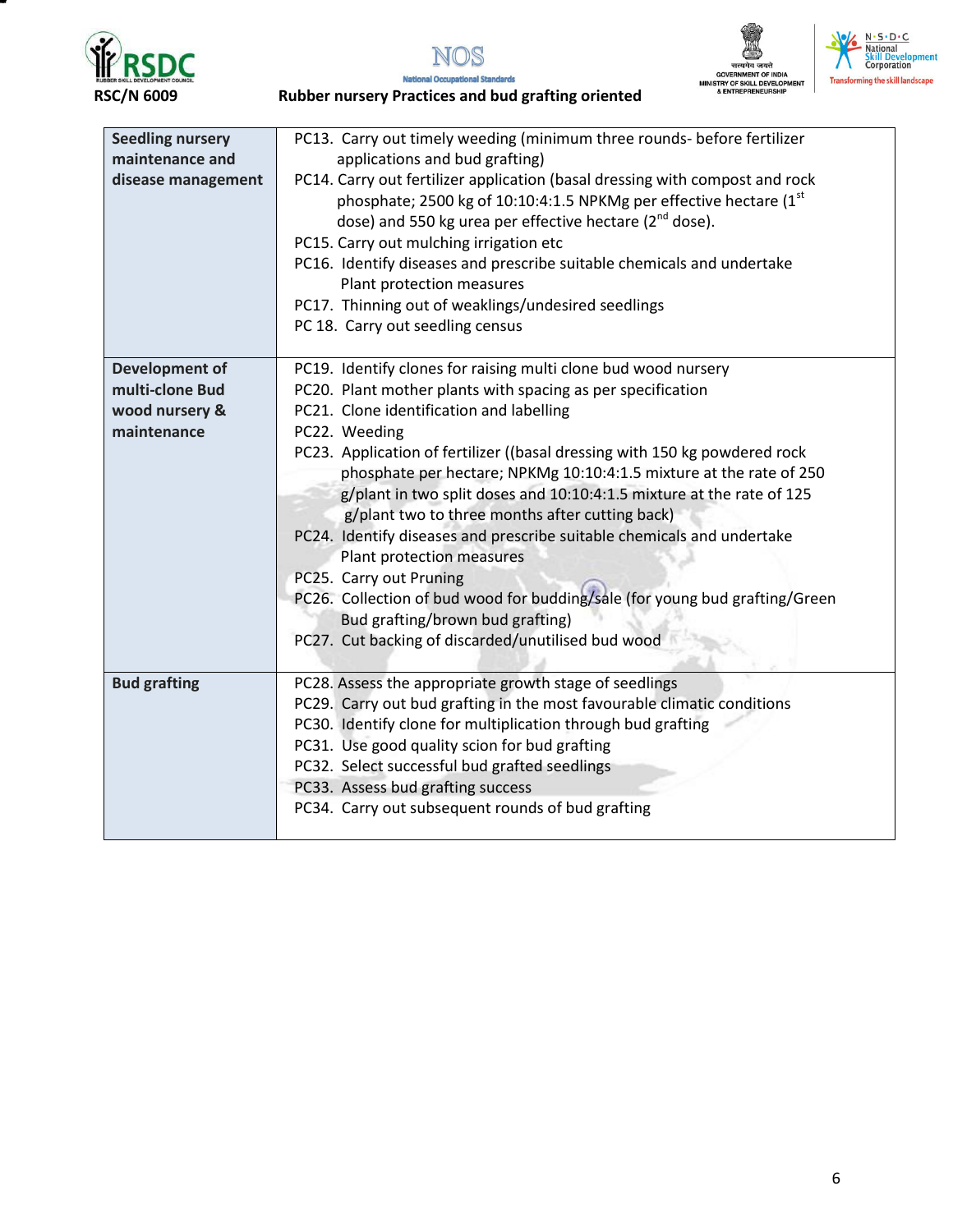







**National Occupational Standards RSC/N 6009 Rubber nursery Practices and bud grafting oriented** 

| <b>Production of</b>            | PC35. Seed at stake method- placing germinated seeds in the poly bags/Root  |
|---------------------------------|-----------------------------------------------------------------------------|
| <b>Advanced planting</b>        | Trainer cups for raising seedlings for bud grafting                         |
| materials (Poly bag             | PC36. Select good quality seeds                                             |
| plants and root                 | PC37. Germination of seeds                                                  |
| trainer plants)                 | PC38. Plant in the poly bags/root trainer cups & after care                 |
|                                 | PC39. Cut backing of bud grafted plants for further development             |
|                                 | PC40. Direct planting of Bud grafted stump method- planting bud grafted     |
|                                 | Stumps in the poly bag/ root trainer cups.                                  |
|                                 | PC41. Selection of poly bags of appropriate size and specifications         |
|                                 | PC42. Preparation of potting mixture                                        |
|                                 | PC43. Planting of germinated seeds/bud grafted stumps                       |
|                                 | PC44. Watering for maintaining optimum soil moisture                        |
|                                 | PC45. Provide shade to regulate sun light                                   |
|                                 | PC46. Fertilizer application and disease management                         |
|                                 | PC47. Selection of root trainer cups of appropriate size and specifications |
|                                 | PC48. Seasoning of coir pith (soaking in water to remove resins, tannin etc |
|                                 | PC49. Preparation of potting mixture (chemical treatment)                   |
|                                 | PC50. Potting mixture filling                                               |
|                                 | PC51. Plant germinated seeds/ bud grafted stumps and after care             |
|                                 | PC52. Watering for maintaining optimum soil moisture                        |
|                                 | PC53. Provide shade to regulate sun light                                   |
|                                 | PC54. Fertilizer application and disease management                         |
|                                 | PC55. Root air pruning and Hardening                                        |
|                                 |                                                                             |
| <b>Preparation of</b>           | PC56. Pulling out of bud grafted plants                                     |
| planting materials for          | PC57. Cut backing of stock plant, pruning roots and waxing                  |
| sale                            | PC58. Counting, Bundling and packing of budded stumps in banana sheath      |
|                                 | PC59. Cutting of bud wood, waxing and packing in banana sheath for          |
|                                 | transportation                                                              |
|                                 | PC60. Sorting and loading of poly bag plants for sale                       |
|                                 | PC61. Mounting on racks and loading of root trainer plants for sale         |
|                                 |                                                                             |
|                                 |                                                                             |
| Knowledge and Understanding (K) |                                                                             |
|                                 |                                                                             |
| A. Organizational               | The user/individual on the job needs to know and understand:                |
| <b>Context</b>                  |                                                                             |
| (Knowledge of the               | Importance of full capacity utilization of inputs<br>KA1.                   |
|                                 | Importance of effective utilization of man power<br>KA2.                    |
| company/                        | Relevance of minimizing cost of production<br>KA3.                          |
| organization and                | Importance of production of quality planting materials<br>KA4.              |
| its processes)                  | Importance of maintaining harmony in the work place<br>KA5.                 |
|                                 |                                                                             |
|                                 |                                                                             |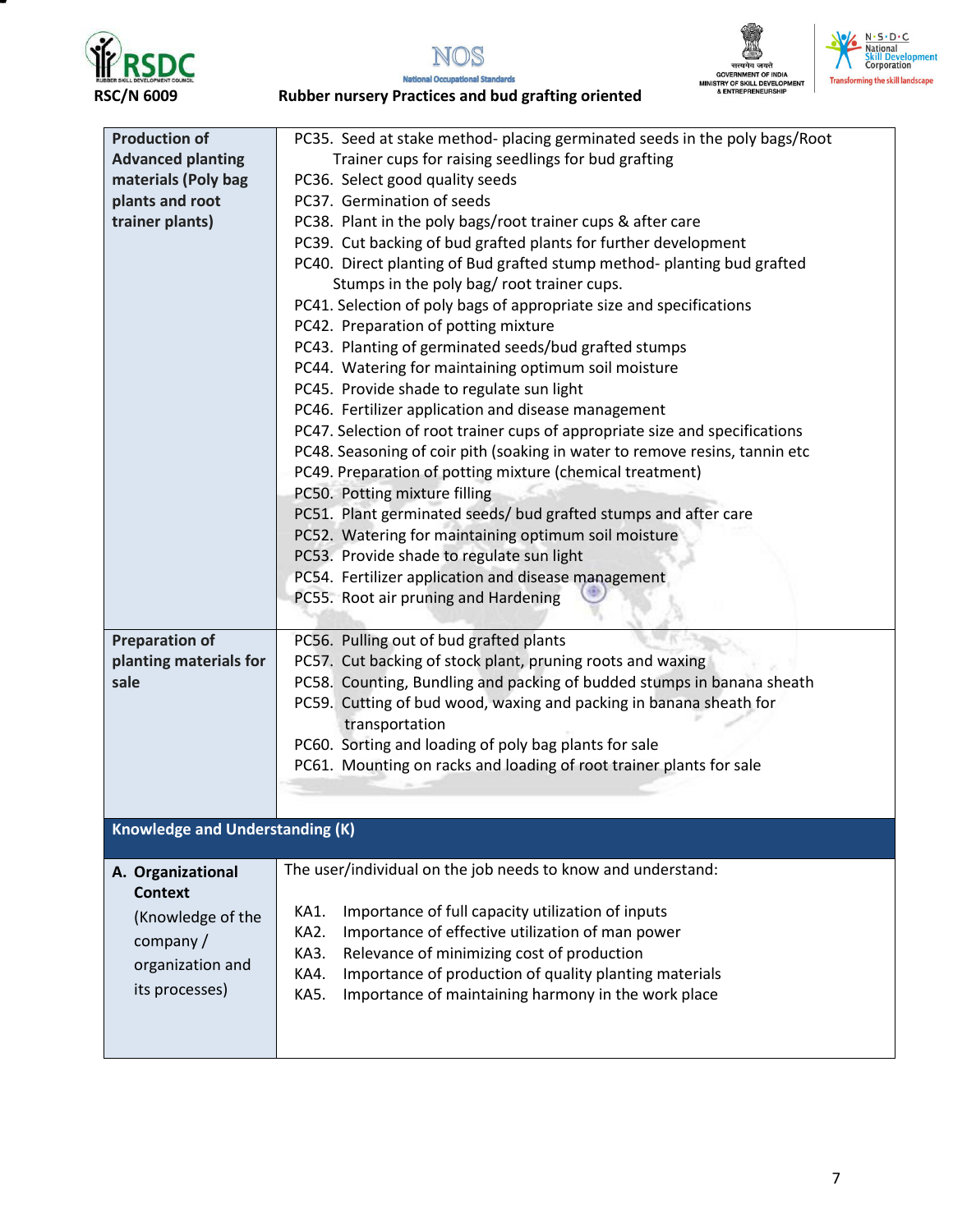







**National Occupational Standards RSC/N 6009 Rubber nursery Practices and bud grafting oriented** 

| <b>B. Technical</b>                                                                                         | The user/individual on the job needs to know and understand:                                               |  |  |
|-------------------------------------------------------------------------------------------------------------|------------------------------------------------------------------------------------------------------------|--|--|
|                                                                                                             |                                                                                                            |  |  |
| Knowledge                                                                                                   | KB1. Sorting of quality rubber seeds                                                                       |  |  |
|                                                                                                             | Viability test for assessing the viability of seeds<br>KB2.<br>KB3. Methods for temporary storage of seeds |  |  |
|                                                                                                             |                                                                                                            |  |  |
|                                                                                                             | Preparation of land, germination beds, nursery beds<br>KB4.                                                |  |  |
|                                                                                                             | Right stage of germinated seeds for planting<br>KB5.                                                       |  |  |
|                                                                                                             | Planting techniques and nursery and after care<br>KB6.                                                     |  |  |
|                                                                                                             | KB7. Disease management                                                                                    |  |  |
|                                                                                                             | KB8. Development and maintenance of bud wood nursery                                                       |  |  |
|                                                                                                             | KB9. Scientific aspects of bud grafting                                                                    |  |  |
|                                                                                                             | KB10. Practical experience in bud grafting                                                                 |  |  |
|                                                                                                             | KB11. Methodology for developing poly bag and root trainer plants and                                      |  |  |
|                                                                                                             | maintenance.                                                                                               |  |  |
|                                                                                                             |                                                                                                            |  |  |
| <b>Skills (S) (Optional)</b>                                                                                |                                                                                                            |  |  |
|                                                                                                             |                                                                                                            |  |  |
| A. Core Skills/                                                                                             | <b>Writing Skills</b>                                                                                      |  |  |
| <b>Generic Skills</b>                                                                                       |                                                                                                            |  |  |
|                                                                                                             |                                                                                                            |  |  |
|                                                                                                             | The user/individual on the job needs to know and understand how to:                                        |  |  |
|                                                                                                             |                                                                                                            |  |  |
| SA1. Express ideas clearly through written document<br>SA2. Skill for preparing simple letter, requests etc |                                                                                                            |  |  |
|                                                                                                             |                                                                                                            |  |  |
|                                                                                                             | <b>Reading Skills</b>                                                                                      |  |  |
|                                                                                                             |                                                                                                            |  |  |
|                                                                                                             | The user/individual on the job needs to know and understand how to:                                        |  |  |
|                                                                                                             |                                                                                                            |  |  |
|                                                                                                             | SA3. Read and understand contents published in newspaper, agri- magazines for                              |  |  |
|                                                                                                             | updating knowledge                                                                                         |  |  |
|                                                                                                             | SA4. Read and understand images, diagrams etc                                                              |  |  |
|                                                                                                             |                                                                                                            |  |  |
|                                                                                                             |                                                                                                            |  |  |
| <b>Oral Communication (Listening and Speaking skills)</b>                                                   |                                                                                                            |  |  |
|                                                                                                             | The user/individual on the job needs to know and understand how to:                                        |  |  |
|                                                                                                             |                                                                                                            |  |  |
|                                                                                                             | SA5. Express statements, opinions or information clearly so that the receiver                              |  |  |
|                                                                                                             | can hear and understand                                                                                    |  |  |
|                                                                                                             | SA6. Respond appropriately to queries                                                                      |  |  |
|                                                                                                             | SA7. Communicate effectively to Manager, supervisor, office staff and other                                |  |  |
|                                                                                                             | Workers                                                                                                    |  |  |
|                                                                                                             |                                                                                                            |  |  |
|                                                                                                             |                                                                                                            |  |  |
|                                                                                                             |                                                                                                            |  |  |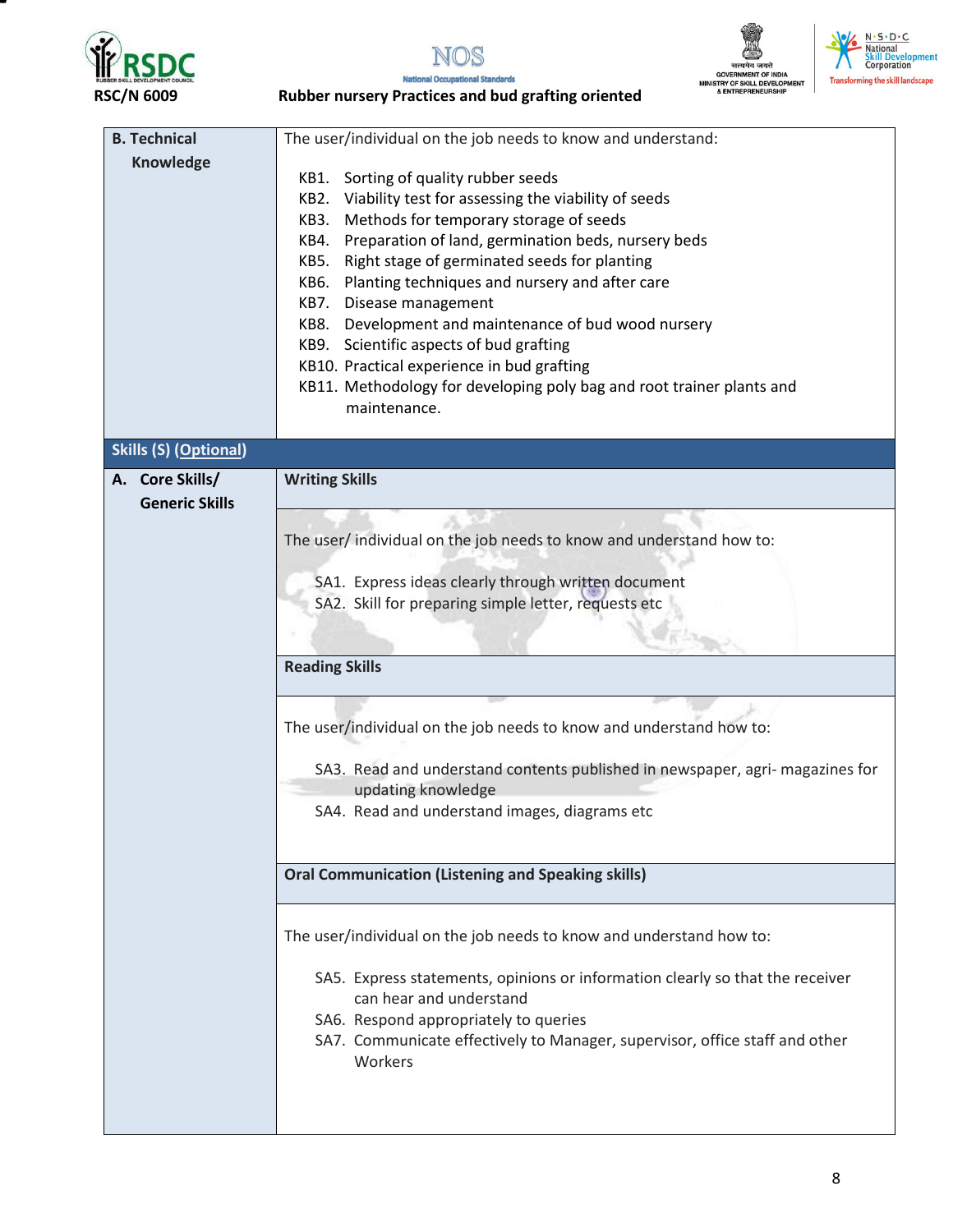









|                                 | <b>Decision Making</b>                                                                 |  |  |
|---------------------------------|----------------------------------------------------------------------------------------|--|--|
|                                 | The user/individual on the job needs to know and understand how to:                    |  |  |
|                                 | SB1. Take appropriate decisions regarding processing steps in view of changing quality |  |  |
| <b>Professional Skill</b><br>В. | and availability of raw materials and finished goods.                                  |  |  |
|                                 |                                                                                        |  |  |
|                                 |                                                                                        |  |  |
|                                 |                                                                                        |  |  |
|                                 | <b>Plan and Organize</b>                                                               |  |  |
|                                 | The user/individual on the job needs to know and understand how to:                    |  |  |
|                                 | SB2. seek clarification on problems from others                                        |  |  |
|                                 | SB3. apply problem-solving approaches in different situations                          |  |  |
|                                 | SB4. refer anomalies to the line manager                                               |  |  |
|                                 |                                                                                        |  |  |
|                                 |                                                                                        |  |  |
|                                 | <b>Customer Centricity</b>                                                             |  |  |
|                                 | <b>NA</b>                                                                              |  |  |
|                                 |                                                                                        |  |  |
|                                 | <b>Problem Solving</b>                                                                 |  |  |
|                                 | The user/individual on the job needs to know and understand how to:                    |  |  |
|                                 | SB 5. Interpret quality for sheet                                                      |  |  |
|                                 | SB 6 . Suggest improvements(if any) in process/product/materials based on results      |  |  |
|                                 | and experience                                                                         |  |  |
|                                 |                                                                                        |  |  |
|                                 |                                                                                        |  |  |
| <b>Analytical Thinking</b>      |                                                                                        |  |  |
|                                 | The user/individual on the job needs to know and understand how to:                    |  |  |
|                                 | SB7. think through the problem, evaluate the possible solution(s) and suggest an       |  |  |
|                                 | optimum /best possible solution(s)                                                     |  |  |
|                                 | SB8. deal with clients lacking the technical background to solve the problem on their  |  |  |
|                                 | own identify immediate or temporary solutions to resolve delays                        |  |  |
|                                 |                                                                                        |  |  |
|                                 | <b>Critical Thinking</b>                                                               |  |  |
|                                 |                                                                                        |  |  |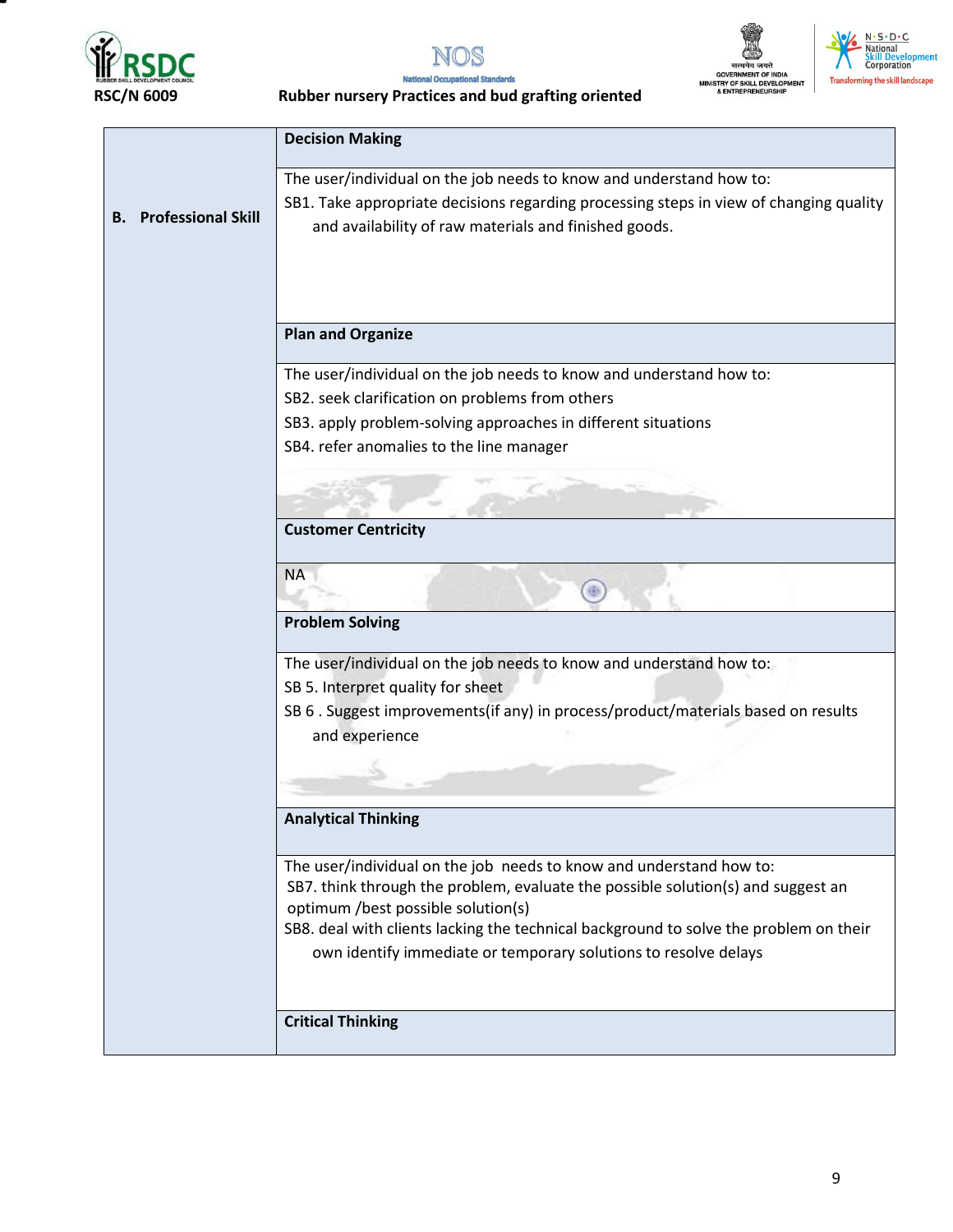







| The user/individual on the job needs to know and understand how to:                |
|------------------------------------------------------------------------------------|
| SB9. Handle equipment/rubber sheet SB6. seek clarification on problems from others |
| SB10. apply problem-solving approaches in different situations                     |
| SB11. refer anomalies to the line manager                                          |
|                                                                                    |
|                                                                                    |

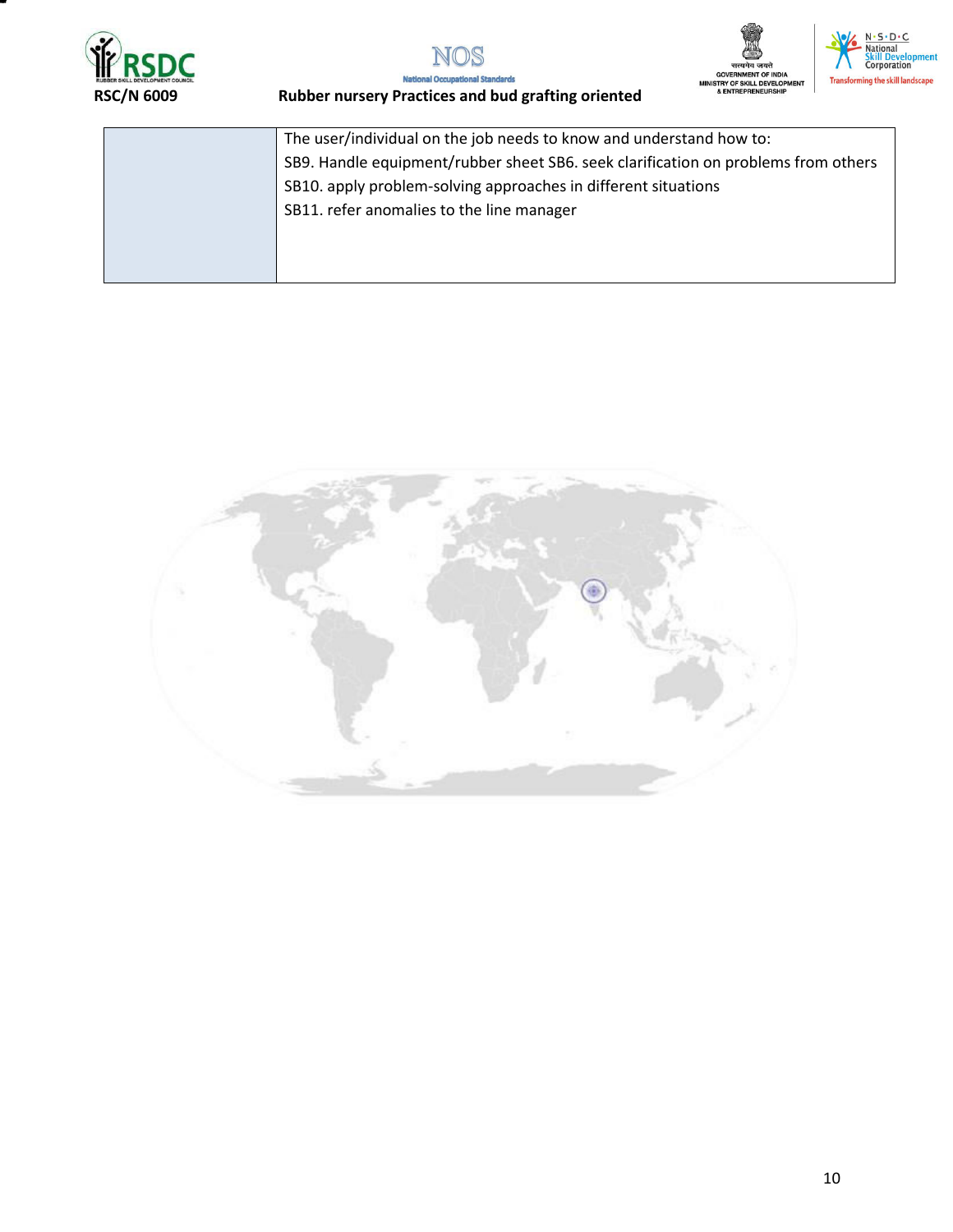



# **NOS Version Control**

| NOS Code                   | <b>RSC/N 6009</b>                               |                         |          |
|----------------------------|-------------------------------------------------|-------------------------|----------|
| <b>Credits(NSQF)</b>       | <b>TBD</b>                                      | <b>Version number</b>   | 1.0      |
| Industry                   | Rubber                                          | <b>Drafted on</b>       | 07/11/13 |
| <b>Industry Sub-sector</b> | <b>Natural Rubber (NR)</b><br><b>Production</b> | Last reviewed on        | 27/03/15 |
| <b>Occupation</b>          | <b>Rubber Nursery</b><br><b>Management</b>      | <b>Next review date</b> | 27/03/16 |

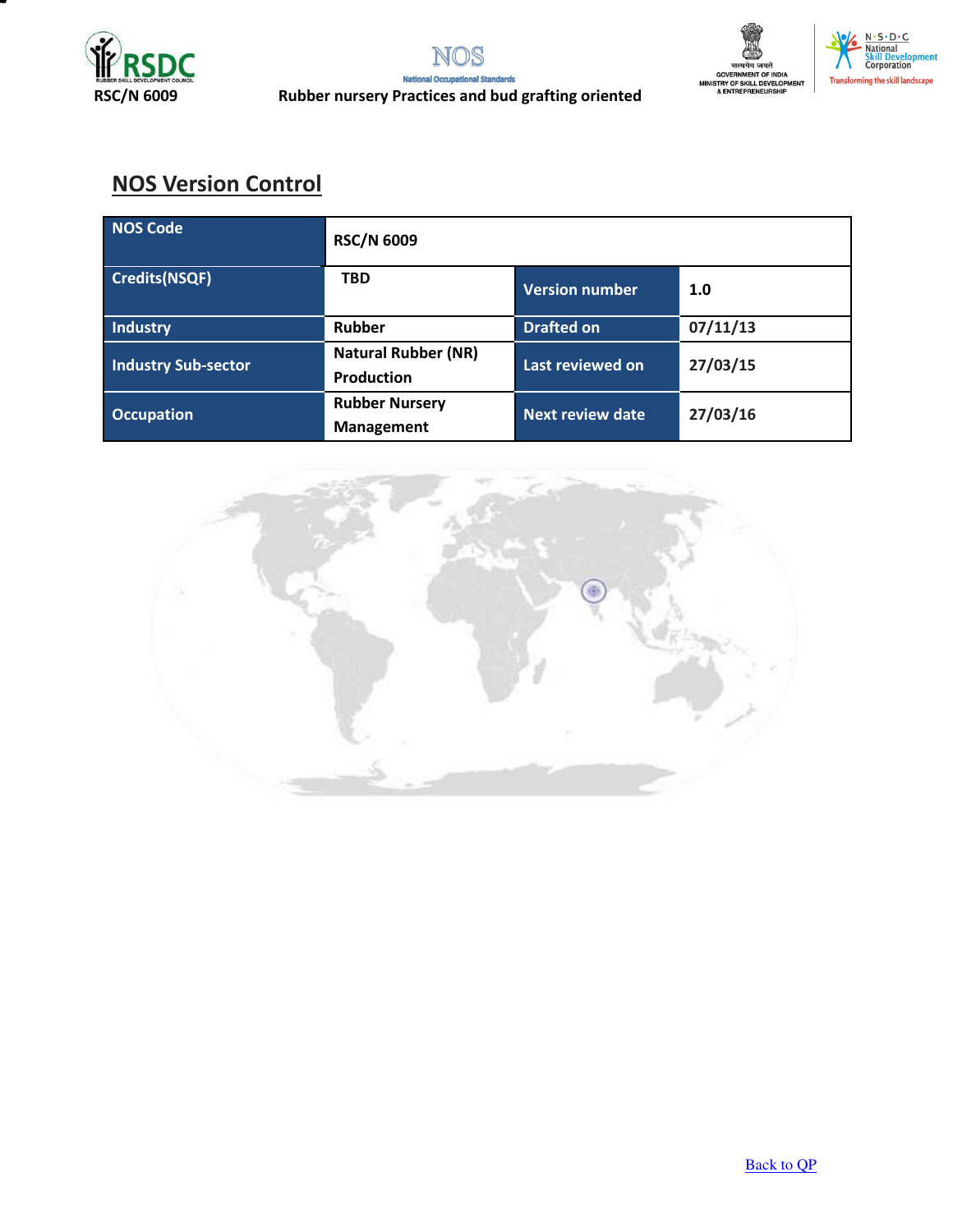



# **National Occupational Standard**



#### Overview:

<span id="page-11-0"></span>This unit is about Natural Resource Management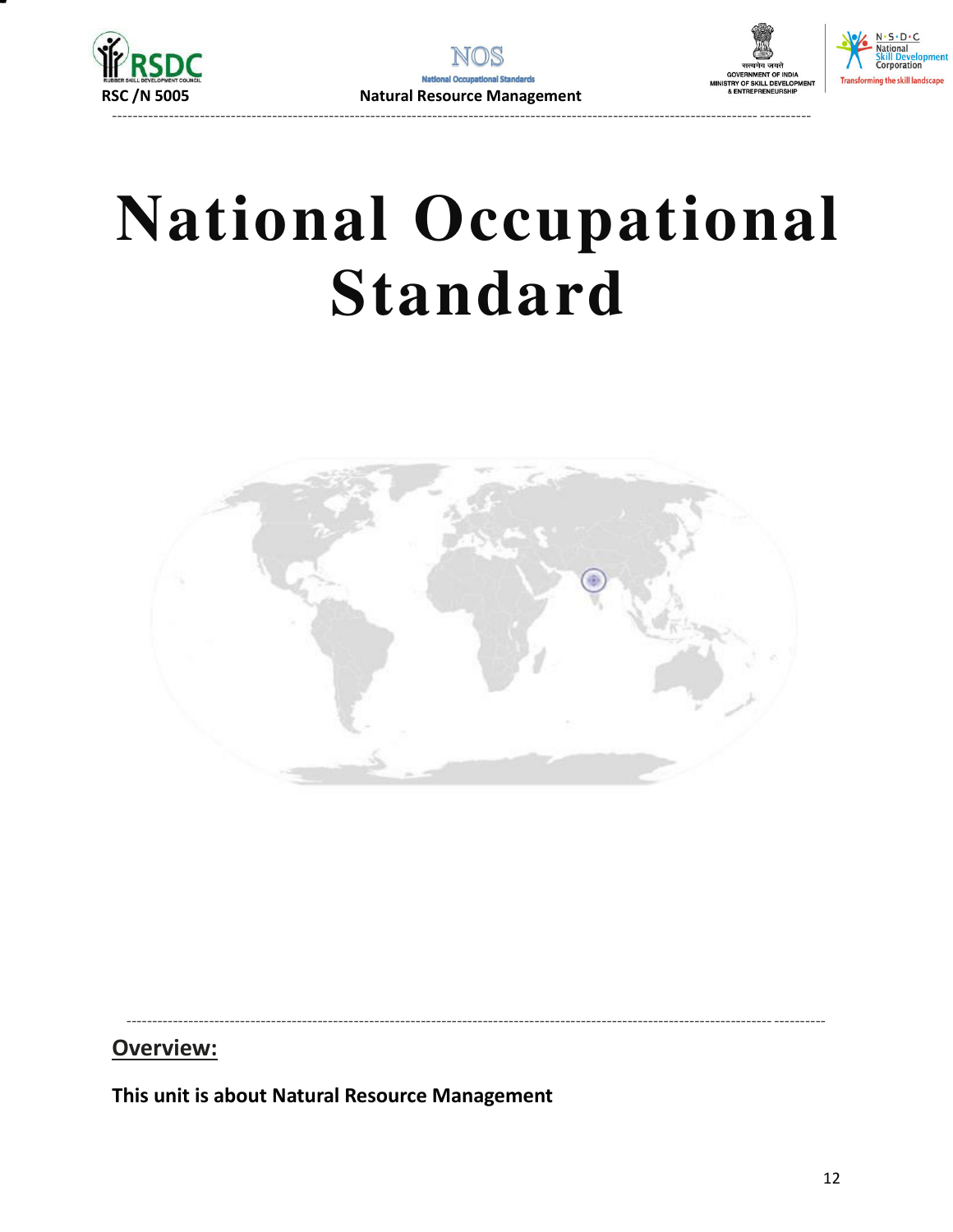



#### RSC /N 5005 **Natural Resource Management**





|   | ì |
|---|---|
|   |   |
|   |   |
|   |   |
|   |   |
|   |   |
|   |   |
|   |   |
|   |   |
|   |   |
|   |   |
|   | I |
|   |   |
|   |   |
|   |   |
|   |   |
|   |   |
|   |   |
|   |   |
|   |   |
|   |   |
| O |   |
|   |   |
|   |   |
|   |   |
|   |   |
|   |   |
|   |   |
|   |   |
|   |   |
|   |   |
|   |   |

| <b>Unit Code</b>                          | <b>RSC/N 5005</b>                                                                                                                                                                                                                                                                                                                                                                                                                                                                                                                                                                                                    |  |  |  |
|-------------------------------------------|----------------------------------------------------------------------------------------------------------------------------------------------------------------------------------------------------------------------------------------------------------------------------------------------------------------------------------------------------------------------------------------------------------------------------------------------------------------------------------------------------------------------------------------------------------------------------------------------------------------------|--|--|--|
| <b>Unit Title</b><br>(Task)               | <b>Natural Resource Management</b>                                                                                                                                                                                                                                                                                                                                                                                                                                                                                                                                                                                   |  |  |  |
| <b>Description</b>                        | This unit is about Natural Resource Management                                                                                                                                                                                                                                                                                                                                                                                                                                                                                                                                                                       |  |  |  |
| <b>Scope</b>                              | This unit/task covers the following:<br>Natural resource Management (Soil & water)<br>Waste management & health care<br>Input (chemical) management                                                                                                                                                                                                                                                                                                                                                                                                                                                                  |  |  |  |
| Performance Criteria(PC) w.r.t. the scope |                                                                                                                                                                                                                                                                                                                                                                                                                                                                                                                                                                                                                      |  |  |  |
| <b>Element</b>                            | <b>Performance Criteria</b>                                                                                                                                                                                                                                                                                                                                                                                                                                                                                                                                                                                          |  |  |  |
| <b>Natural resource</b><br>management     | To be competent, the individual on the job must be able to know, understand-<br>PC1. The possibilities of soil erosion<br>PC2. Precautions to be taken to minimize the soil erosion during soil<br>manipulation<br>PC3. Correct method and direction of bed preparation compatible for terrain<br>PC4. Correct method of drainage making<br>PC5. Reuse of river sand used as seed germination medium<br>PC6. Hedge maintenance<br>PC7. Protection of water source from pollution<br>PC8. Rain water harvesting<br>PC9. Judicious use of water during irrigation<br>PC10. Mulching for soil and moisture conservation |  |  |  |
| Waste management &<br><b>Health care</b>  | PC11. Importance of premise cleanliness<br>PC12. Collection of empty containers, worn out polythene bags, waste budding<br>tapes, fertilizer bags etc from the field.<br>PC13. Use of dried leaves from the cut back portions of bud wood, seedlings<br>after pulling out for mulching<br>PC14. Treatment of waste water from coir pith seasoning<br>PC15. Destroy sources of mosquito breeding to control epidemic.                                                                                                                                                                                                 |  |  |  |
| Input (chemical)<br>management            | PC16. Consequences of chemical contamination<br>PC17. Use of pesticides and fungicides as per recommendations<br>PC18. Use herbicides judiciously<br>PC19. Spraying & handlings chemicals using hood, masks, gloves etc<br>PC20. Use chemical fertilizer as per recommendations only                                                                                                                                                                                                                                                                                                                                 |  |  |  |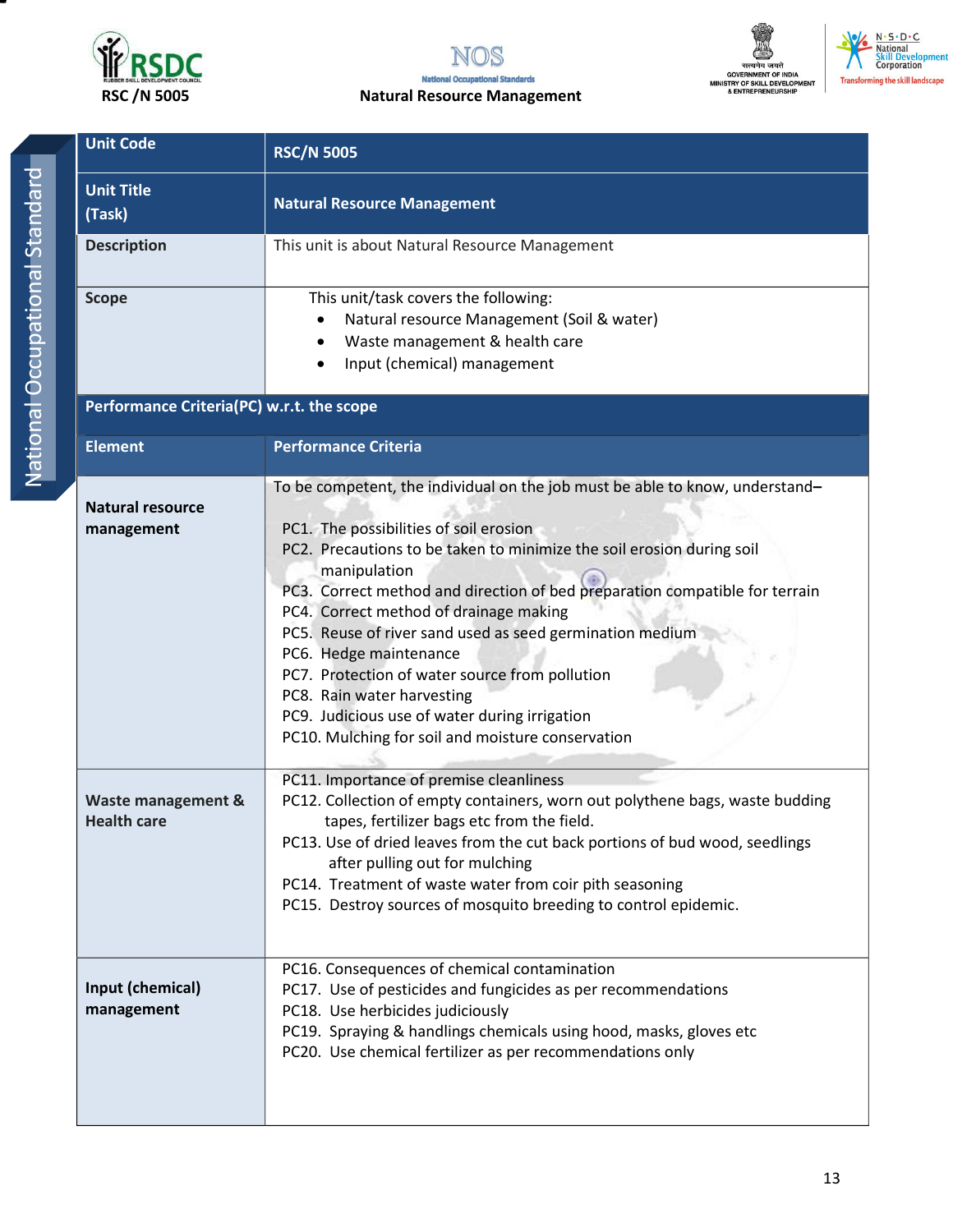

NOS **National Occupational Standards** 



RSC /N 5005 **Natural Resource Management Knowledge and Understanding (K)** 

| <b>B.</b> Organizational<br><b>Context</b><br>(Knowledge of the<br>company/<br>organization and its<br>processes) | The user/individual on the job needs to know and understand:<br>KA1. Importance of conservation of natural resources<br>KA2. Impact of soil erosion on fertility of soil<br>KA3. Judicious use of water and effective irrigation schedule<br>KA4. Judicious use of fertilizers and chemicals<br>KA5. Environmental pollution and control<br>KA6. Environmental hygiene and health care         |
|-------------------------------------------------------------------------------------------------------------------|------------------------------------------------------------------------------------------------------------------------------------------------------------------------------------------------------------------------------------------------------------------------------------------------------------------------------------------------------------------------------------------------|
| <b>B. Technical</b>                                                                                               | The user/individual on the job needs to know and understand:                                                                                                                                                                                                                                                                                                                                   |
| <b>Knowledge</b>                                                                                                  | KB1. Soil manipulation with minimum erosion<br>KB2. Irrigation schedule and methods<br>KB3. Types of fertilizers and methods of fertilizer application<br>KB4. Fungicides, pesticides, herbicides and other chemicals and its methods<br>of applications<br>KB5. Operations of sprayers and dusters<br>KB6. Operations of machines for irrigation<br>KB7. Waste management<br>KB8. Health care |
| <b>Skills (S) (Optional)</b>                                                                                      |                                                                                                                                                                                                                                                                                                                                                                                                |
|                                                                                                                   | <b>Writing Skills</b>                                                                                                                                                                                                                                                                                                                                                                          |
| A. Core Skills/<br><b>Generic Skills</b>                                                                          | The user/ individual on the job needs to know and understand how to:<br>SA1. Express ideas clearly through written document<br>SA2. Writing simple letters, requests etc                                                                                                                                                                                                                       |
|                                                                                                                   | <b>Reading Skills</b>                                                                                                                                                                                                                                                                                                                                                                          |
|                                                                                                                   | The user/individual on the job needs to know and understand how to:<br>SA3. Read and understand the contents published in newspapers and farm<br>magazines                                                                                                                                                                                                                                     |
|                                                                                                                   | <b>Oral Communication (Listening and Speaking skills)</b>                                                                                                                                                                                                                                                                                                                                      |
|                                                                                                                   | The user/individual on the job needs to know and understand how to:.<br>SA4. Express statements, opinions or information clearly so that the receiver<br>can hear and understand<br>SA5. Respond appropriately to queries<br>SA6. Communicate effectively to Manager, Supervisor, office staff and other<br>workers                                                                            |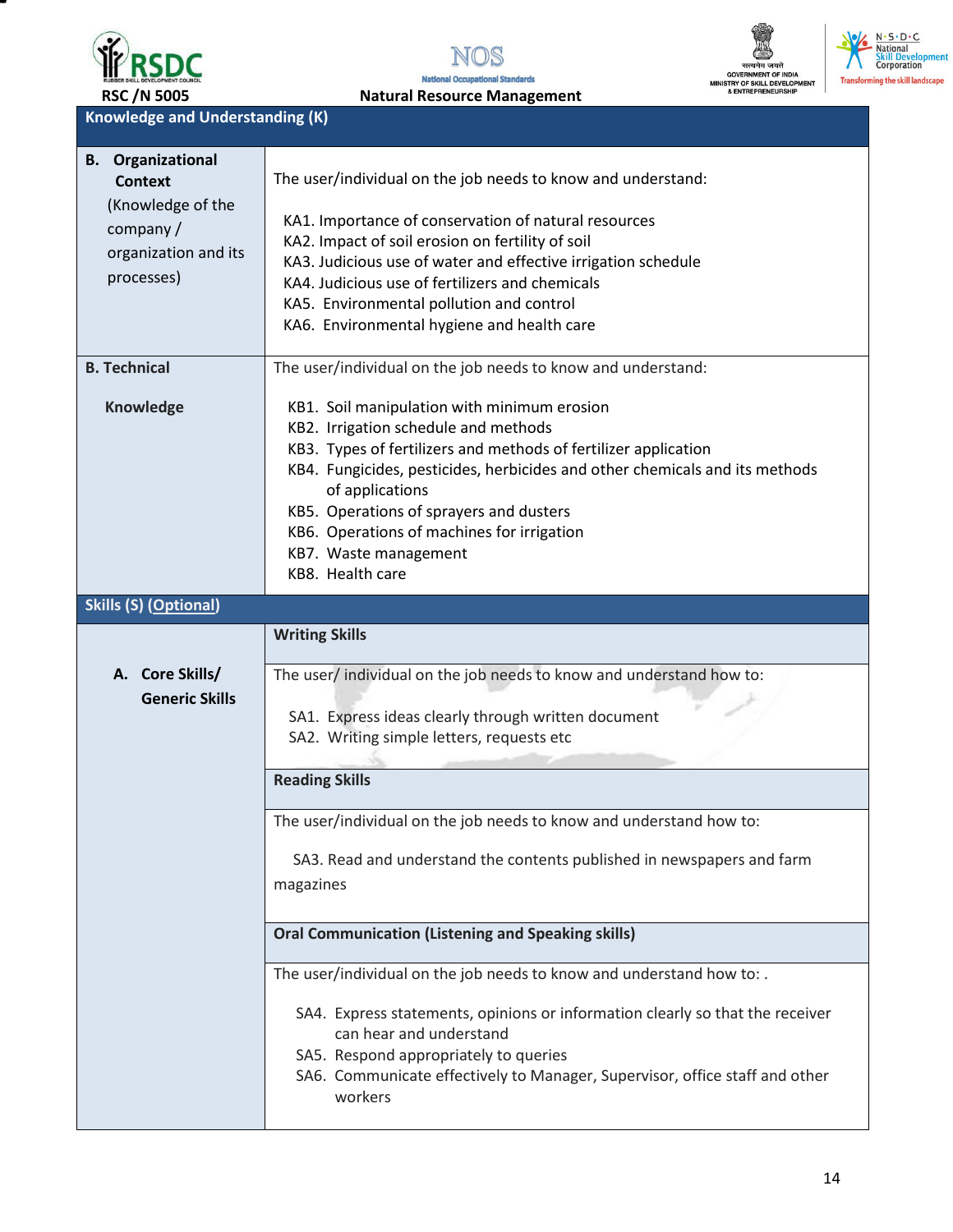







| <b>RSC/N 5005</b>      | <b>Natural Resource Management</b>                                                                                    | & ENTREPRENEURSHIP |
|------------------------|-----------------------------------------------------------------------------------------------------------------------|--------------------|
|                        | <b>Decision Making</b>                                                                                                |                    |
|                        | The user/individual on the job needs to know and understand how to:                                                   |                    |
| <b>B.</b> Professional | SB1. Take appropriate decisions regarding processing steps in view of changing                                        |                    |
| <b>Skills</b>          | quality and availability of raw materials and finished goods.                                                         |                    |
|                        |                                                                                                                       |                    |
|                        | <b>Plan and Organize</b>                                                                                              |                    |
|                        | The user/individual on the job needs to know and understand how to:                                                   |                    |
|                        | SB2. seek clarification on problems from others                                                                       |                    |
|                        | SB3. apply problem-solving approaches in different situations                                                         |                    |
|                        | SB4. refer anomalies to the line manager                                                                              |                    |
|                        | <b>Customer Centricity</b>                                                                                            |                    |
|                        | <b>NA</b>                                                                                                             |                    |
|                        |                                                                                                                       |                    |
|                        | <b>Problem Solving</b>                                                                                                |                    |
|                        | The user/individual on the job needs to know and understand how to:                                                   |                    |
|                        | SB 5. Interpret quality for sheet                                                                                     |                    |
|                        | SB 6 . Suggest improvements(if any) in process/product/materials based on results                                     |                    |
|                        | and experience                                                                                                        |                    |
|                        | <b>Analytical Thinking</b>                                                                                            |                    |
|                        |                                                                                                                       |                    |
|                        | The user/individual on the job needs to know and understand how to:                                                   |                    |
|                        | SB7. think through the problem, evaluate the possible solution(s) and suggest an                                      |                    |
|                        | optimum /best possible solution(s)<br>SB8. deal with clients lacking the technical background to solve the problem on |                    |
|                        | their own identify immediate or temporary solutions to resolve delays                                                 |                    |
|                        |                                                                                                                       |                    |
|                        | <b>Critical Thinking</b>                                                                                              |                    |
|                        | The user/individual on the job needs to know and understand how to:                                                   |                    |
|                        | SB9. Handle equipment/rubber sheet SB6. seek clarification on problems from                                           |                    |
|                        | others                                                                                                                |                    |
|                        | SB10. apply problem-solving approaches in different situations                                                        |                    |
|                        | SB11. refer anomalies to the line manager                                                                             |                    |
|                        |                                                                                                                       |                    |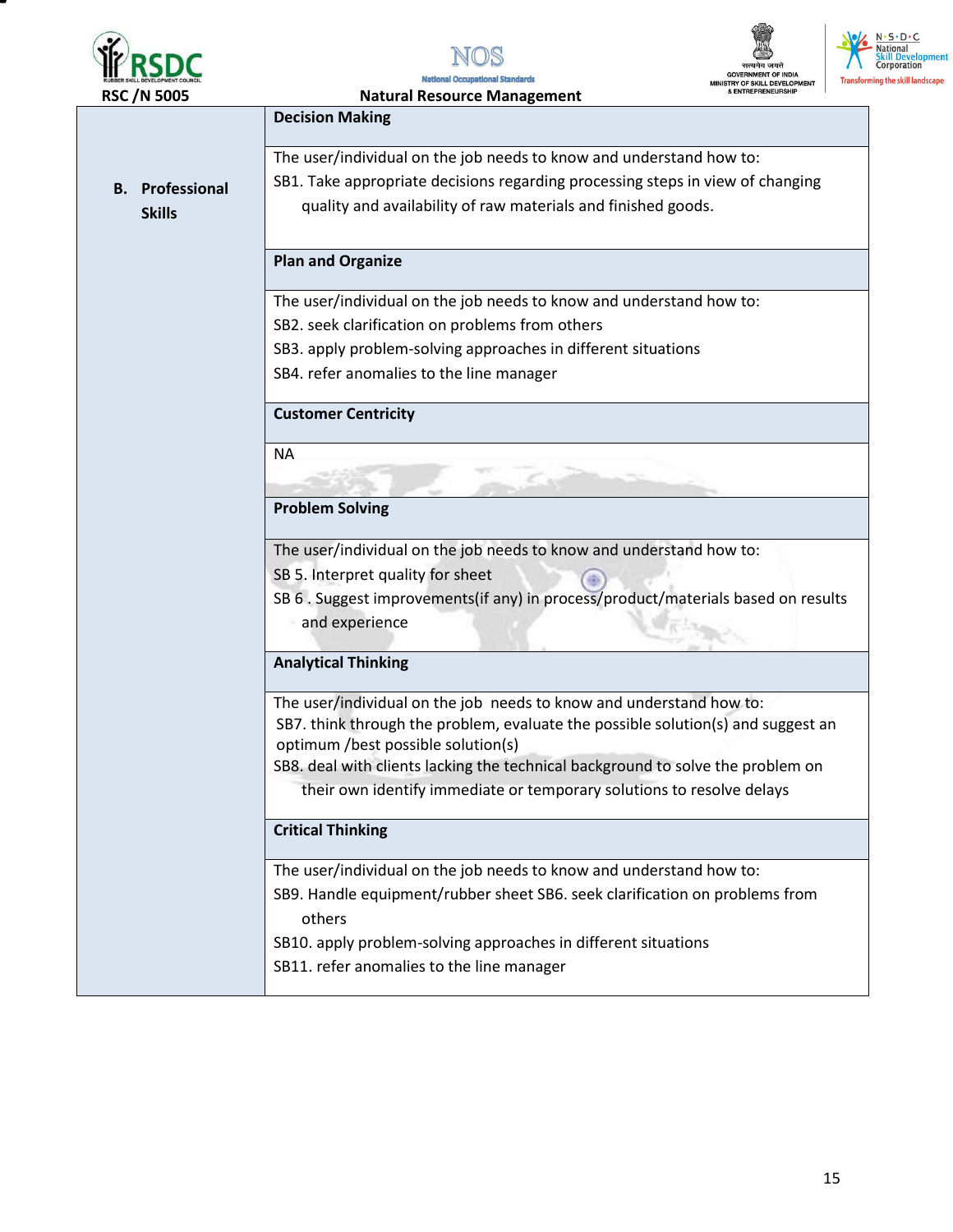



# **NOS Version Control**

| NOS Code                   | <b>RSC/N 5005</b>                               |                         |          |
|----------------------------|-------------------------------------------------|-------------------------|----------|
| <b>Credits(NSQF)</b>       | <b>TBD</b>                                      | <b>Version number</b>   | 1.0      |
| Industry                   | <b>Rubber</b>                                   | <b>Drafted on</b>       | 07/11/13 |
| <b>Industry Sub-sector</b> | <b>Natural Rubber (NR)</b><br><b>Production</b> | Last reviewed on        | 27/03/15 |
| <b>Occupation</b>          | <b>Rubber Nursery</b><br><b>Management</b>      | <b>Next review date</b> | 27/03/16 |



[Back to QP](#page-1-0)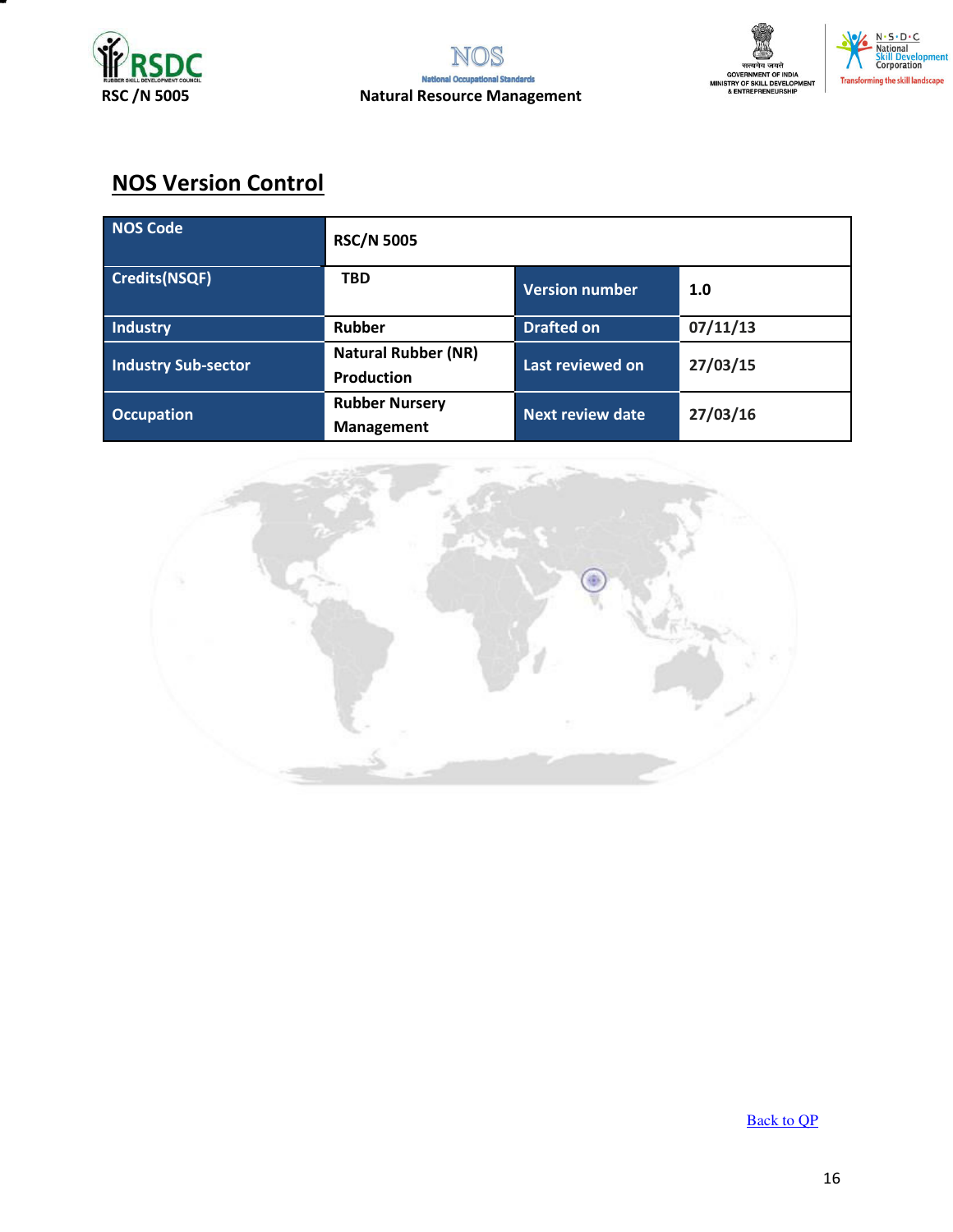



ng the skill landscape





----------------------------------------------------------------------------------------------------------------------------- ----------

#### **Overview:**

<span id="page-16-0"></span>**This unit is about Providing feed back to higher authorities**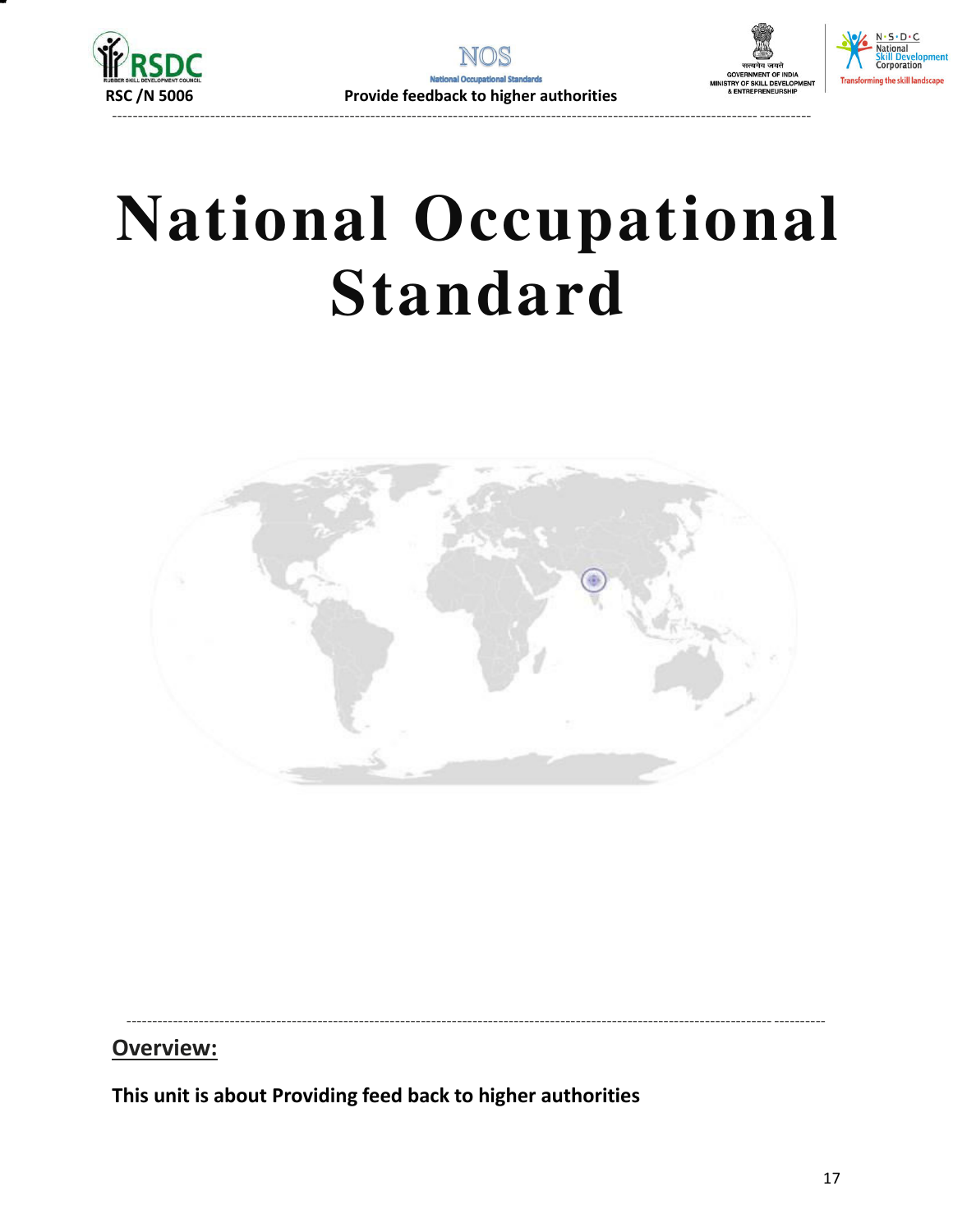



#### **RSC /N 5006 Provide feedback to higher authorities**



 $N \cdot S \cdot D \cdot C$ National<br>Skill Development<br>Corporation

| <b>Unit Code</b>                                      | <b>RSC/N5006</b>                                                                                                                                                                                                                                                                                                                    |  |  |
|-------------------------------------------------------|-------------------------------------------------------------------------------------------------------------------------------------------------------------------------------------------------------------------------------------------------------------------------------------------------------------------------------------|--|--|
| <b>Unit Title</b><br>(Task)                           | Provide feedback to higher authorities                                                                                                                                                                                                                                                                                              |  |  |
| <b>Description</b>                                    | This unit is about Providing feed back to higher authorities                                                                                                                                                                                                                                                                        |  |  |
| <b>Scope</b>                                          | This unit/task covers providing feed back -<br>Feed back on innovations in practices/operations<br>٠<br>Feed back on incidence of pest and diseases<br>Feed back on Indigenous Knowledge (IK)/ Indigenous Technical<br>Knowledge (ITK) for evaluation and adoption<br>Feed back on socio-economic problems<br>Feed back on conflict |  |  |
| Performance Criteria(PC) w.r.t. the scope             |                                                                                                                                                                                                                                                                                                                                     |  |  |
| <b>Element</b>                                        | <b>Performance Criteria</b>                                                                                                                                                                                                                                                                                                         |  |  |
| <b>Feed back on innovations</b>                       | To be competent, the individual on the job must be able to $-$<br>PC1. Generate innovations through expertise<br>PC2. Report to the higher authorities for trial, modifications and evaluation<br>PC3. Implement/adopt the approved innovations                                                                                     |  |  |
| <b>Feed back on incidence of</b><br>pest and diseases | PC4. Identify the incidence of pest and disease<br>PC5. Report to the higher authorities for diagnosing and remedial action<br>PC6. Carry out protection measures                                                                                                                                                                   |  |  |
| <b>Feed back on Indigenous</b><br>Knowledge/ITK       | PC7. Identify appropriate situation/location specific Indigenous Knowledge<br>PC8. Report to higher authorities for trial, evaluation and adoption with<br>Modifications, if any                                                                                                                                                    |  |  |
| Feed back on socio-<br>economic problems              | PC9. Identify the existence of socio-economic problems<br>PC10. Report to higher authorities for investigation and solution<br>PC11. Extent possible help for solving the problem                                                                                                                                                   |  |  |
| <b>Feed back on conflicts</b>                         | PC12. Aware of the conflict existing and its possible cause<br>PC13. Report to the higher authority for rectification<br>PC14. Extent possible help for solving the conflict                                                                                                                                                        |  |  |

18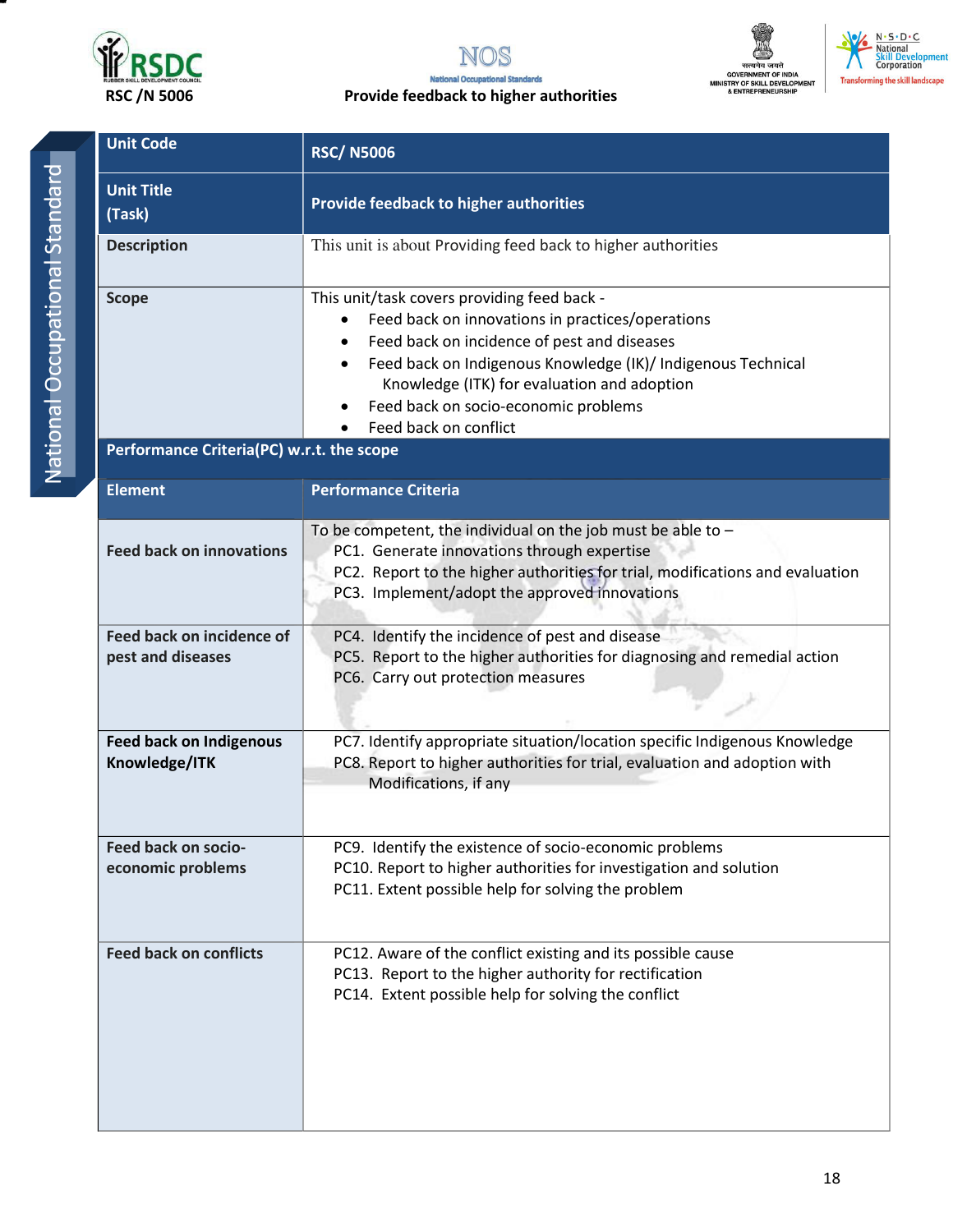





N · S · D · C<br>• National<br>Skill Development<br>Corporation

RSC /N 5006 **Provide feedback to higher authorities** 

**Knowledge and Understanding (K)** 

| A. Organizational<br><b>Context (Knowledge of</b><br>the company /<br>organization and its<br>processes) | The user/individual on the job needs to know and understand:<br>KA1. Importance of providing feed back for improvement<br>KA2. Importance of indigenous knowledge for evolving/adopting location<br>specific practices<br>KA3. Rectification/solution of problems/conflicts for the smooth functioning<br>of the organization                                                        |
|----------------------------------------------------------------------------------------------------------|--------------------------------------------------------------------------------------------------------------------------------------------------------------------------------------------------------------------------------------------------------------------------------------------------------------------------------------------------------------------------------------|
| <b>Technical</b><br>В.<br><b>Knowledge</b>                                                               | The user/individual on the job needs to know and understand:<br>KB1. The normal growth pattern of rubber seedlings<br>KB2. The incidence of pest and disease in rubber nursery<br>KB3. Suitable indigenous practices for better performance<br>KB4. Developing innovations through experience<br>KB5. Problem/conflict identification<br>KB6. Timely reporting to higher authorities |
| <b>Skills (S) (Optional)</b>                                                                             |                                                                                                                                                                                                                                                                                                                                                                                      |
| A. Core Skills/                                                                                          | <b>Writing Skills</b>                                                                                                                                                                                                                                                                                                                                                                |
| <b>Generic Skills</b>                                                                                    | The user/ individual on the job needs to know and understand how to:                                                                                                                                                                                                                                                                                                                 |
|                                                                                                          | SA1. Prepare simple written document to provide feed back to higher<br>authorities                                                                                                                                                                                                                                                                                                   |
|                                                                                                          | <b>Reading Skills</b>                                                                                                                                                                                                                                                                                                                                                                |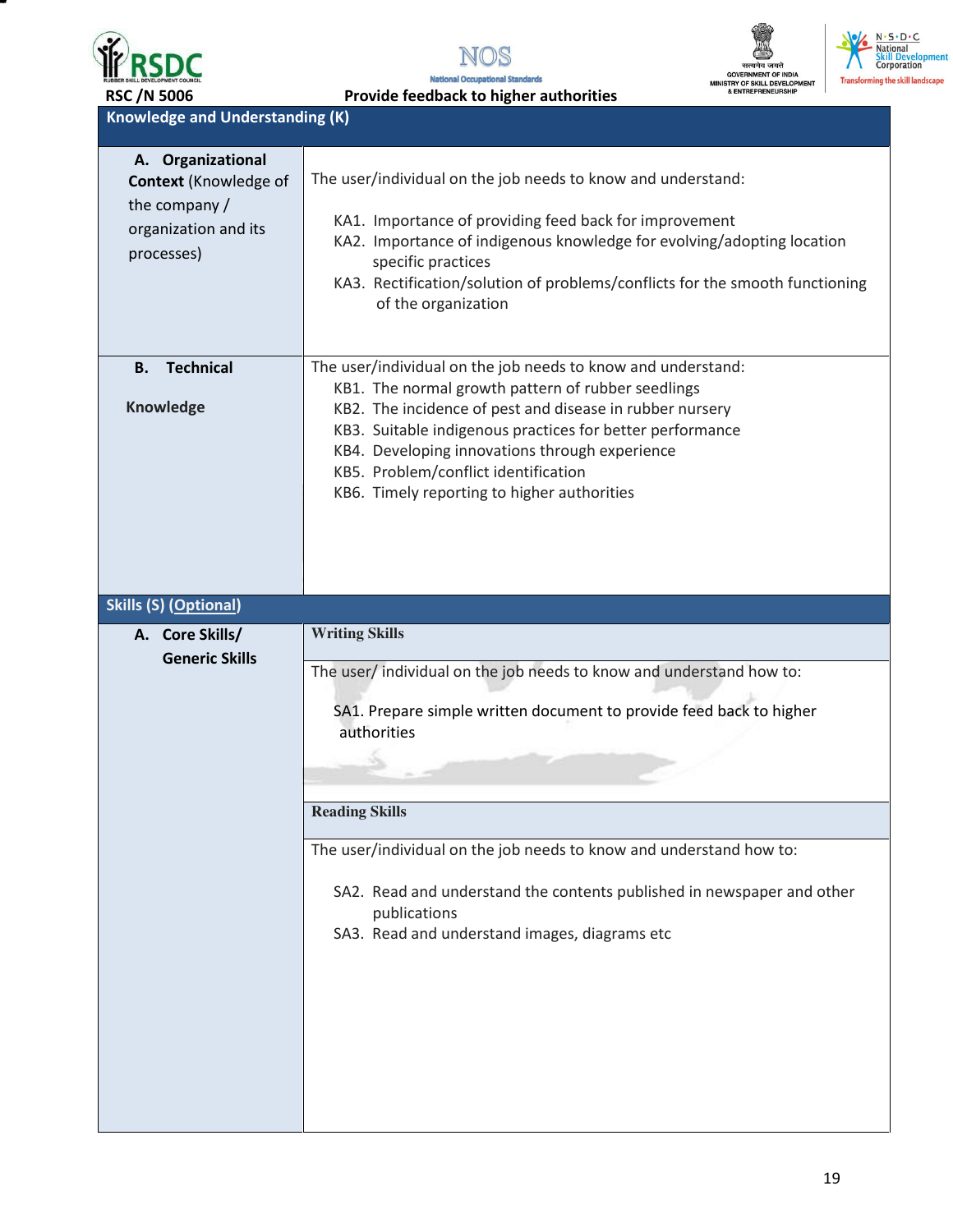







| RSC / IN 5000                    | Provide reedback to higher authorities                                                                                                                                                                                                      |  |  |  |  |  |
|----------------------------------|---------------------------------------------------------------------------------------------------------------------------------------------------------------------------------------------------------------------------------------------|--|--|--|--|--|
|                                  | <b>Oral Communication (Listening and Speaking skills)</b>                                                                                                                                                                                   |  |  |  |  |  |
|                                  | The user/individual on the job needs to know and understand how to:                                                                                                                                                                         |  |  |  |  |  |
|                                  | SA4. Express statements, opinions or information clearly so that the receiver<br>can hear and understand<br>SA5. Respond appropriately to queries<br>SA6. Communicate effectively to manager, supervisor, office staff and other<br>workers |  |  |  |  |  |
|                                  | <b>Decision Making</b>                                                                                                                                                                                                                      |  |  |  |  |  |
|                                  |                                                                                                                                                                                                                                             |  |  |  |  |  |
|                                  | The user/individual on the job needs to know and understand how to:<br>SB1. Take appropriate decisions regarding processing steps in view of changing<br>quality and availability of raw materials and finished goods.                      |  |  |  |  |  |
| <b>Professional Skills</b><br>В. |                                                                                                                                                                                                                                             |  |  |  |  |  |
|                                  | <b>Plan and Organize</b>                                                                                                                                                                                                                    |  |  |  |  |  |
|                                  | The user/individual on the job needs to know and understand how to:                                                                                                                                                                         |  |  |  |  |  |
|                                  |                                                                                                                                                                                                                                             |  |  |  |  |  |
|                                  | SB2. seek clarification on problems from others                                                                                                                                                                                             |  |  |  |  |  |
|                                  | SB3. apply problem-solving approaches in different situations                                                                                                                                                                               |  |  |  |  |  |
|                                  | SB4. refer anomalies to the line manager                                                                                                                                                                                                    |  |  |  |  |  |
|                                  | <b>Customer Centricity</b>                                                                                                                                                                                                                  |  |  |  |  |  |
|                                  |                                                                                                                                                                                                                                             |  |  |  |  |  |
|                                  | <b>NA</b>                                                                                                                                                                                                                                   |  |  |  |  |  |
|                                  | <b>Problem Solving</b>                                                                                                                                                                                                                      |  |  |  |  |  |
|                                  | The user/individual on the job needs to know and understand how to:                                                                                                                                                                         |  |  |  |  |  |
|                                  | SB 5. Interpret quality for sheet                                                                                                                                                                                                           |  |  |  |  |  |
|                                  | SB 6. Suggest improvements(if any) in process/product/materials based on                                                                                                                                                                    |  |  |  |  |  |
|                                  | results and experience                                                                                                                                                                                                                      |  |  |  |  |  |
|                                  | <b>Analytical Thinking</b>                                                                                                                                                                                                                  |  |  |  |  |  |
|                                  | The user/individual on the job needs to know and understand how to:                                                                                                                                                                         |  |  |  |  |  |
|                                  | SB7. think through the problem, evaluate the possible solution(s) and suggest an                                                                                                                                                            |  |  |  |  |  |
|                                  | optimum /best possible solution(s)                                                                                                                                                                                                          |  |  |  |  |  |
|                                  | SB8. deal with clients lacking the technical background to solve the problem on                                                                                                                                                             |  |  |  |  |  |
|                                  | their own identify immediate or temporary solutions to resolve delays                                                                                                                                                                       |  |  |  |  |  |
|                                  | <b>Critical Thinking</b>                                                                                                                                                                                                                    |  |  |  |  |  |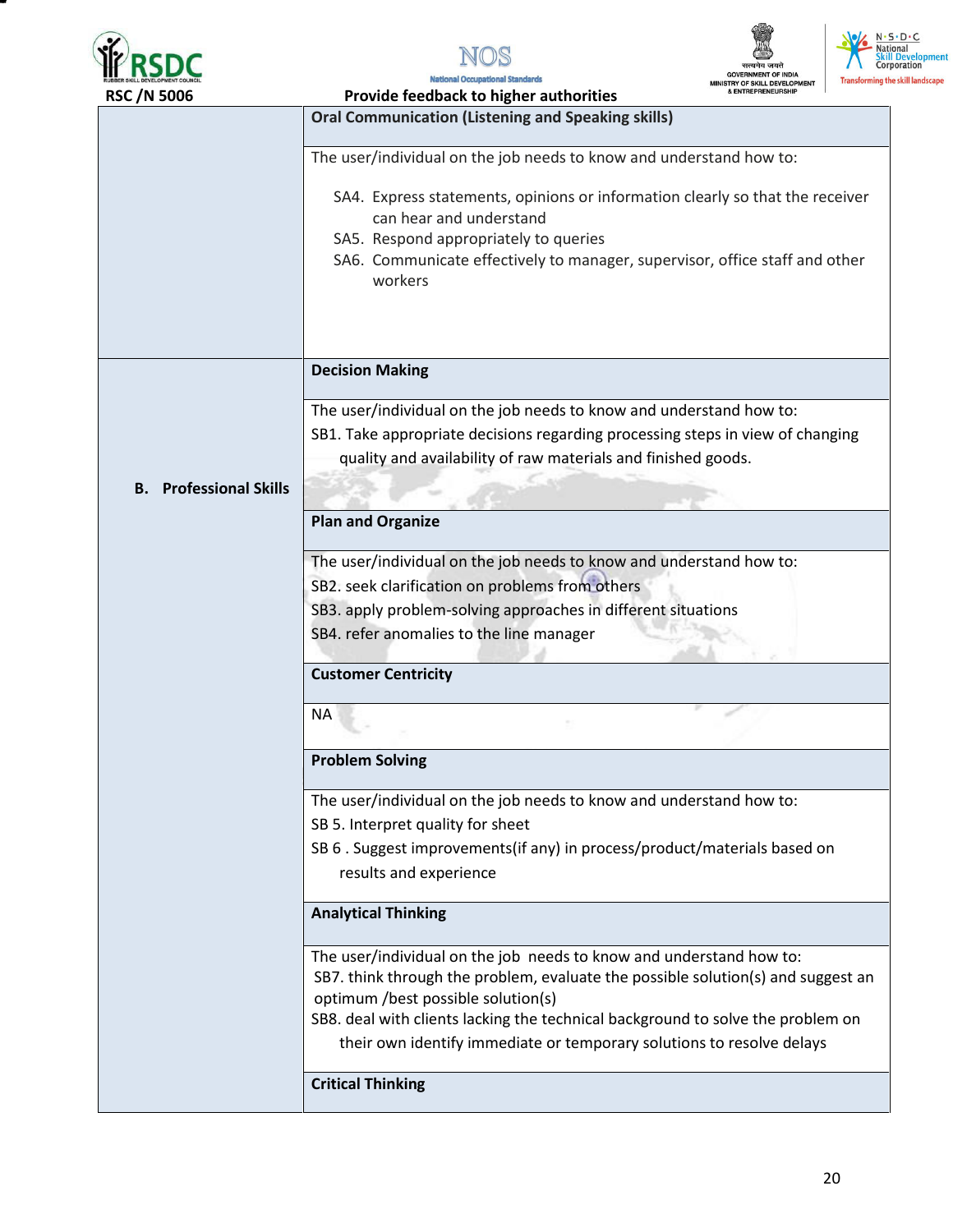





N·S·D·C<br>- National<br>Skill Development<br>Corporation **Transforming the skill landscape** 

Natio nal Standards nal Occu

| <b>RSC/N 5006</b> | & ENTREPRENEURSHIP<br>Provide feedback to higher authorities                |
|-------------------|-----------------------------------------------------------------------------|
|                   | The user/individual on the job needs to know and understand how to:         |
|                   | SB9. Handle equipment/rubber sheet SB6. seek clarification on problems from |
|                   | others                                                                      |
|                   | SB10. apply problem-solving approaches in different situations              |
|                   | SB11. refer anomalies to the line manager                                   |
|                   |                                                                             |

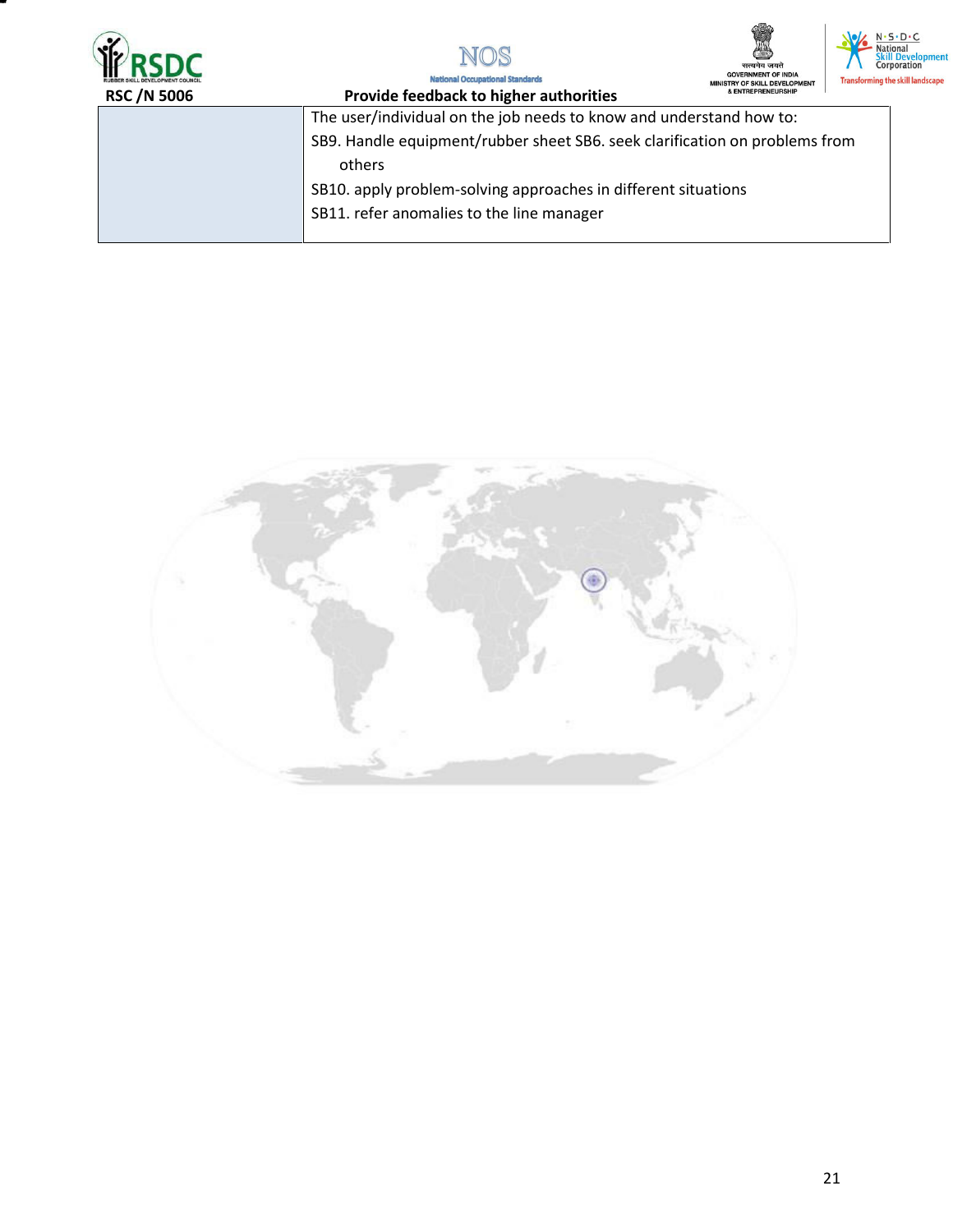





RSC /N 5006 **Provide feedback to higher authorities** 

| <b>NOS Code</b>            | <b>RSC/N 5006</b>                               |                         |          |
|----------------------------|-------------------------------------------------|-------------------------|----------|
| <b>Credits(NSQF)</b>       | <b>TBD</b>                                      | <b>Version number</b>   | 1.0      |
| Industry                   | Rubber                                          | <b>Drafted on</b>       | 07/11/13 |
| <b>Industry Sub-sector</b> | <b>Natural Rubber (NR)</b><br><b>Production</b> | Last reviewed on        | 27/03/15 |
| <b>Occupation</b>          | <b>Rubber Nursery</b><br><b>Management</b>      | <b>Next review date</b> | 27/03/16 |

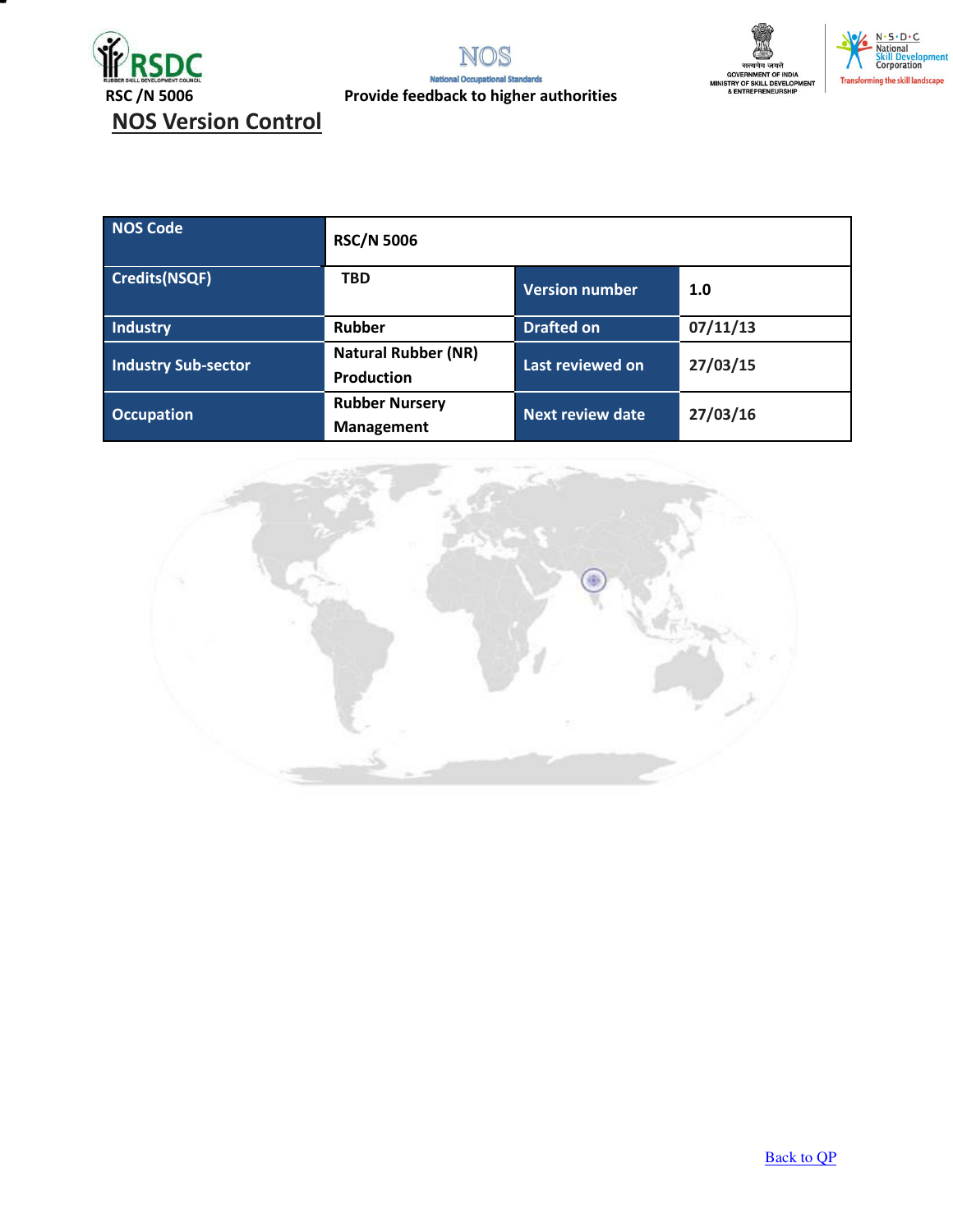#### **CRITERIA FOR ASSESSMENT OF TRAINEES**

| <b>Job Role</b>                                                                                       | Rubber Nursery Worker- Budder                                                                                                                                                                                                                                                              |
|-------------------------------------------------------------------------------------------------------|--------------------------------------------------------------------------------------------------------------------------------------------------------------------------------------------------------------------------------------------------------------------------------------------|
| <b>Qualification Pack</b>                                                                             | RSC/Q 6004                                                                                                                                                                                                                                                                                 |
| <b>Sector Skill Council</b>                                                                           | Rubber Skill Development Council                                                                                                                                                                                                                                                           |
| <b>Guidelines for Assessment</b>                                                                      |                                                                                                                                                                                                                                                                                            |
|                                                                                                       |                                                                                                                                                                                                                                                                                            |
|                                                                                                       | 1. Criteria for assessment for each Qualification Pack will be created by the Sector Skill Council. Each Performance Criteria (PC) will be assigned<br>marks proportional to its importance in NOS. SSC will also lay down proportion of marks for Theory and Skills Practical for each PC |
| 2. The assessment for the theory part will be based on knowledge bank of questions created by the SSC |                                                                                                                                                                                                                                                                                            |

3. Individual assessment agencies will create unique question papers for theory part for each candidate at each examination/training center (as per assessment criteria below)

4. Individual assessment agencies will create unique evaulations for skill practical for every student at each examination/training center based on this criteria

5. To pass the Qualification Pack, every trainee should score a minimum of 70% in every NOS

6. In case of successfully passing only certain number of NOS's, the trainee is eligible to take subsequent assessment on the balance NOS's to pass the Qualification Pack

| <b>Assessment Strategy</b>                                                  |                                           |                                                        | <b>Marks Allocation</b> |               |                  |
|-----------------------------------------------------------------------------|-------------------------------------------|--------------------------------------------------------|-------------------------|---------------|------------------|
| <b>NOS</b>                                                                  | <b>Elements</b>                           | <b>Performance Criteria</b>                            | Total                   | <b>Theory</b> | <b>Practical</b> |
| 2. RSC / N 6009<br>Rubber nursery<br>practices and bud<br>grafting oriented | Sorting and temporary<br>storage of seeds | PC1. Sorting of quality of the seeds                   |                         |               |                  |
|                                                                             |                                           | PC2. Viability test of the seed                        |                         |               |                  |
|                                                                             |                                           | PC3. Temporary storage of seeds                        |                         |               |                  |
|                                                                             | Germination of seeds                      | PC4. Carry out timely sowing of the seeds              |                         |               |                  |
|                                                                             |                                           | PC5. Prepare the land and make germination beds as per |                         |               |                  |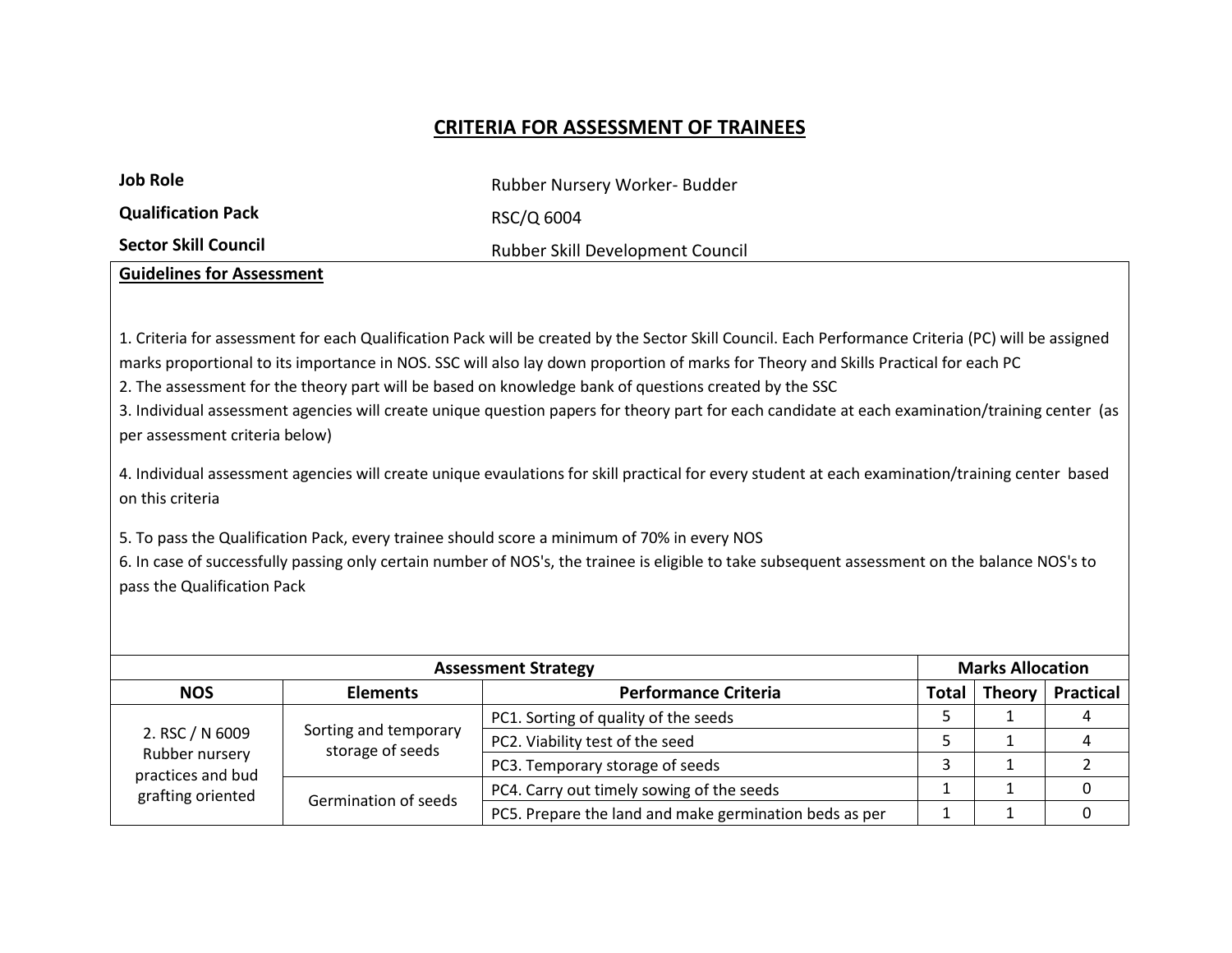|                                             | specification                                                                                                                                                                                                                                      |              |              |                |
|---------------------------------------------|----------------------------------------------------------------------------------------------------------------------------------------------------------------------------------------------------------------------------------------------------|--------------|--------------|----------------|
|                                             | PC6. Placing of seeds in the germination medium and cover                                                                                                                                                                                          | $\mathbf{1}$ | $\mathbf{1}$ | $\mathbf 0$    |
|                                             | with coir mat/gunny bags                                                                                                                                                                                                                           |              |              |                |
|                                             | PC7. Watering the germination beds to maintain optimum<br>moisture                                                                                                                                                                                 | $\mathbf{1}$ | 1            | $\mathbf 0$    |
|                                             | PC5. Cast proper land preparation technique and design<br>seedling nursery Beds as per specification                                                                                                                                               | 1            | 1            | $\mathbf 0$    |
|                                             | PC6. Select the best quality germinated seeds and transport<br>without damage                                                                                                                                                                      | $\mathbf{1}$ | 1            | $\mathbf 0$    |
| Planting                                    | PC7. Carry out planting of germinated seeds with suitable<br>spacing                                                                                                                                                                               | $\mathbf{1}$ | 1            | $\mathbf 0$    |
|                                             | PC7. Ensure planting of germinated seeds at the right stage                                                                                                                                                                                        | 1            | $\mathbf{1}$ | $\mathbf 0$    |
|                                             | PC8. Irrigate, if required                                                                                                                                                                                                                         | 1            | 1            | $\mathbf{0}$   |
|                                             | PC9. Carry out timely weeding (minimum three rounds-<br>before fertilizer applications and bud grafting)                                                                                                                                           | 5            | 1            | $\overline{4}$ |
| Seedling nursery<br>maintenance and disease | PC10. Carry out fertilizer application (basal dressing with<br>compost and rock phosphate; 2500 kg of 10:10:4:1.5<br>NPKMg per effective hectare (1st dose) and 550 kg urea per<br>effective hectare (2nd dose).                                   | 5            | $\mathbf{1}$ | 4              |
| management                                  | PC11. Carry out mulching irrigation etc                                                                                                                                                                                                            | 5            | $\mathbf{1}$ | $\overline{4}$ |
|                                             | PC12. Identify diseases and prescribe suitable chemicals<br>and undertake Plant protection measures                                                                                                                                                | 5            | 1            | 4              |
|                                             | PC13. Thinning out of weaklings/undesired seedlings                                                                                                                                                                                                | 5            | 1            | $\overline{4}$ |
|                                             | PC 14. Carry out seedling census                                                                                                                                                                                                                   | $\mathbf{1}$ | $\mathbf{1}$ | $\mathbf 0$    |
|                                             | PC15. Identify clones for raising multi clone bud wood<br>nursery                                                                                                                                                                                  | 1            | 1            | $\mathbf 0$    |
|                                             | PC16. Plant mother plants with spacing as per specification                                                                                                                                                                                        | $\mathbf{1}$ | $\mathbf{1}$ | $\mathbf{0}$   |
| Development of multi-                       | PC17. Clone identification and labelling                                                                                                                                                                                                           | 1            | 1            | $\mathbf 0$    |
| clone Bud wood nursery                      | PC18. Weeding                                                                                                                                                                                                                                      | 1            | $\mathbf{1}$ | $\overline{0}$ |
| & maintenance                               | PC19. Application of fertilizer ((basal dressing with 150 kg<br>powdered rock phosphate per hectare; NPKMg 10:10:4:1.5<br>mixture at the rate of 250 g/plant in two split doses and<br>10:10:4:1.5 mixture at the rate of 125 g/plant two to three | 1            | $\mathbf{1}$ | 0              |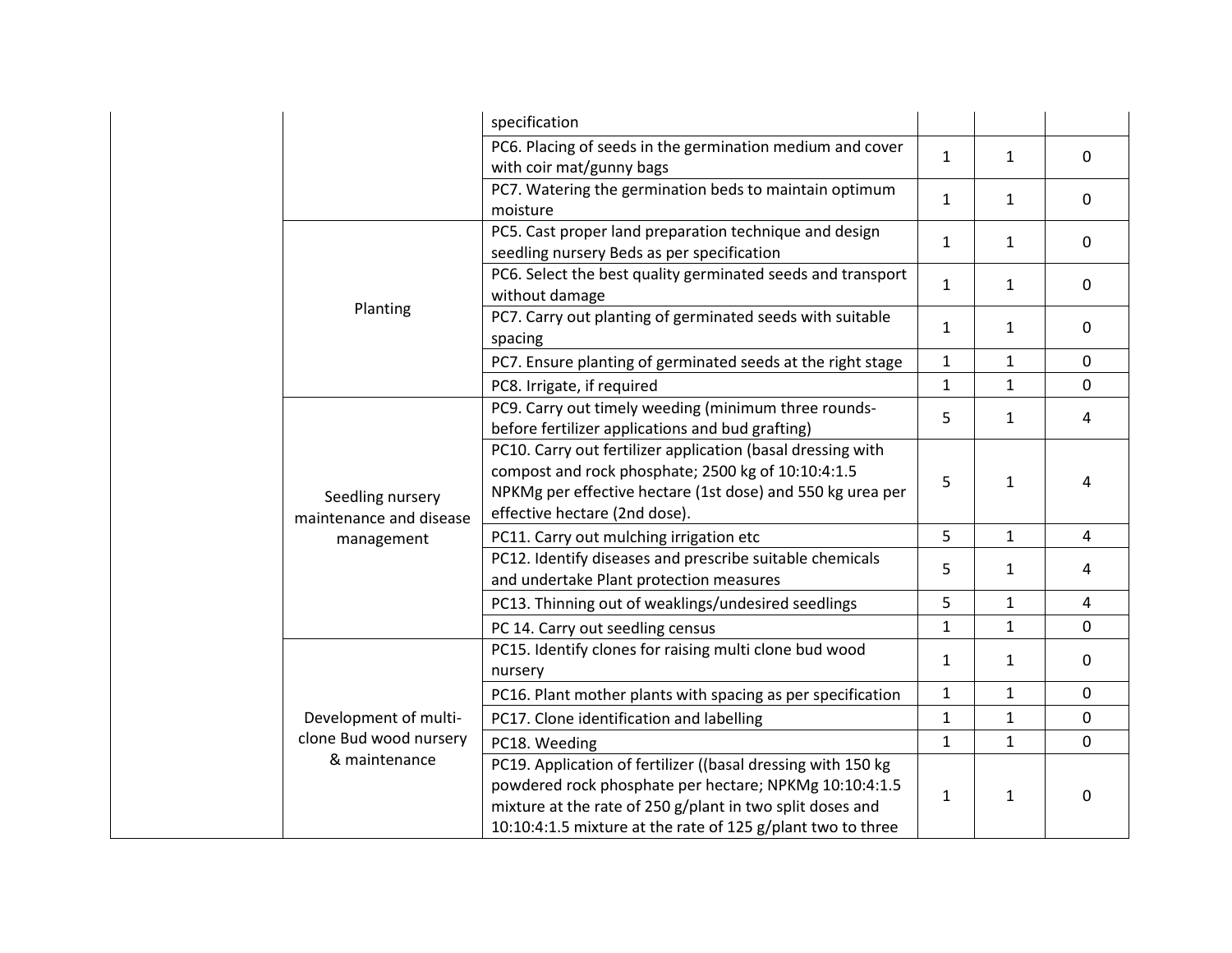|                                                                    | months after cutting back)                                                                                                           |              |              |                |
|--------------------------------------------------------------------|--------------------------------------------------------------------------------------------------------------------------------------|--------------|--------------|----------------|
|                                                                    | PC20. Identify diseases and prescribe suitable chemicals<br>and undertake Plant protection measures                                  | $\mathbf{1}$ | $\mathbf{1}$ | $\mathbf 0$    |
|                                                                    | PC21. Carry out Pruning                                                                                                              | 1            | $\mathbf{1}$ | $\mathbf 0$    |
|                                                                    | PC22. Collection of bud wood for budding/sale (for young<br>bud grafting/Green Bud grafting/brown bud grafting)                      | $\mathbf{1}$ | 1            | $\mathbf 0$    |
|                                                                    | PC23. Cut backing of discarded/unutilised bud wood                                                                                   | 1            | 1            | $\mathbf 0$    |
|                                                                    | PC24. Assess the appropriate growth stage of seedlings                                                                               | 3            | $\mathbf{1}$ | $\overline{2}$ |
|                                                                    | PC25. Carry out bud grafting in the most favourable<br>climatic conditions                                                           | 3            | 1            | $\overline{2}$ |
|                                                                    | PC26. Identify clone for multiplication through bud grafting                                                                         | 3            | $\mathbf{1}$ | $\overline{2}$ |
| <b>Bud grafting</b>                                                | PC27. Use good quality scion for bud grafting                                                                                        | 3            | $\mathbf{1}$ | $\overline{2}$ |
|                                                                    | PC28. Select successful bud grafted seedlings                                                                                        | 3            | $\mathbf{1}$ | $\overline{2}$ |
|                                                                    | PC29. Assess bud grafting success                                                                                                    | $\mathbf{1}$ | $\mathbf{1}$ | $\mathbf{0}$   |
|                                                                    | PC30. Carry out subsequent rounds of bud grafting                                                                                    | 1            | $\mathbf{1}$ | $\mathbf 0$    |
|                                                                    | PC31. Seed at stake method- placing germinated seeds in<br>the poly bags/Root Trainer cups for raising seedlings for<br>bud grafting | 1            | $\mathbf{1}$ | $\mathbf 0$    |
|                                                                    | PC32. Select good quality seeds                                                                                                      | $\mathbf 1$  | $\mathbf{1}$ | $\mathbf 0$    |
|                                                                    | PC33. Germination of seeds                                                                                                           | $\mathbf{1}$ | $\mathbf{1}$ | $\mathbf 0$    |
|                                                                    | PC34. Plant in the poly bags/root trainer cups & after care                                                                          | 1            | 1            | 0              |
| <b>Production of Advanced</b>                                      | PC35. Cut backing of bud grafted plants for further<br>development                                                                   | $\mathbf{1}$ | 1            | $\mathbf 0$    |
| planting materials (Poly<br>bag plants and root<br>trainer plants) | PC36. Direct planting of Bud grafted stump method-<br>planting bud grafted Stumps in the poly bag/ root trainer<br>cups.             | $\mathbf{1}$ | 1            | $\mathbf 0$    |
|                                                                    | PC37. Selection of poly bags of appropriate size and<br>specifications                                                               | 1            | $\mathbf{1}$ | $\mathbf 0$    |
|                                                                    | PC38. Preparation of potting mixture                                                                                                 | 1            | $\mathbf{1}$ | $\mathbf 0$    |
|                                                                    | PC39. Planting of germinated seeds/bud grafted stumps                                                                                | $\mathbf{1}$ | $\mathbf{1}$ | $\mathbf 0$    |
|                                                                    | PC40. Watering for maintaining optimum soil moisture                                                                                 | $\mathbf{1}$ | $\mathbf{1}$ | $\mathbf 0$    |
|                                                                    | PC41. Provide shade to regulate sun light                                                                                            | $\mathbf 1$  | $\mathbf{1}$ | $\pmb{0}$      |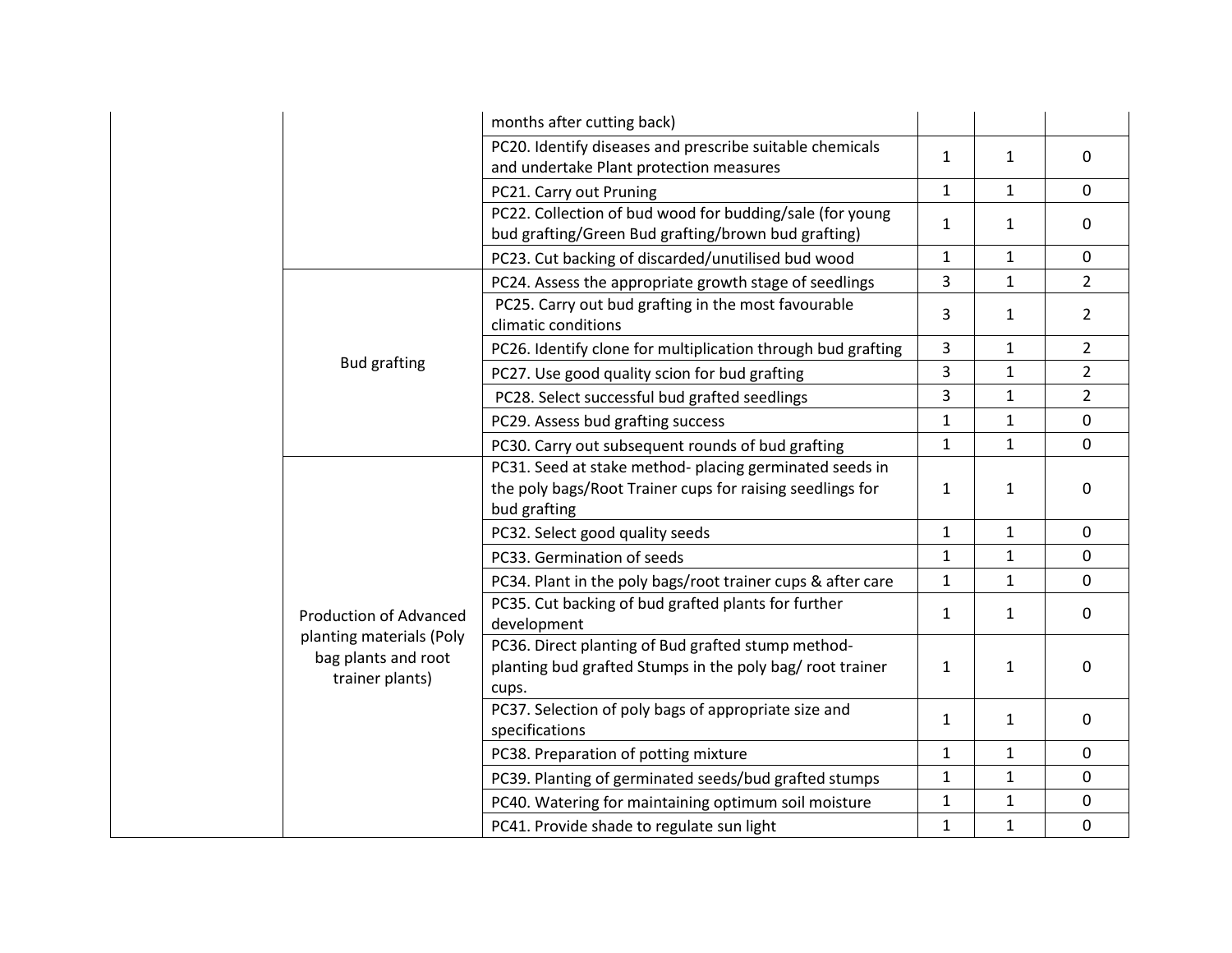|                                    |                                                | PC42. Fertilizer application and disease management                                   | $\mathbf{1}$ | $\mathbf{1}$ | $\mathbf 0$ |
|------------------------------------|------------------------------------------------|---------------------------------------------------------------------------------------|--------------|--------------|-------------|
|                                    |                                                | PC43. Selection of root trainer cups of appropriate size and<br>specifications        | $\mathbf{1}$ | $\mathbf{1}$ | $\mathbf 0$ |
|                                    |                                                | PC44. Seasoning of coir pith (soaking in water to remove<br>resins, tannin etc        | $\mathbf{1}$ | $\mathbf{1}$ | $\mathbf 0$ |
|                                    |                                                | PC45. Preparation of potting mixture (chemical treatment)                             | $\mathbf{1}$ | $\mathbf{1}$ | $\mathbf 0$ |
|                                    |                                                | PC46. Potting mixture filling                                                         | $\mathbf{1}$ | $\mathbf{1}$ | 0           |
|                                    |                                                | PC47. Plant germinated seeds/ bud grafted stumps and<br>after care                    | $\mathbf{1}$ | $\mathbf{1}$ | 0           |
|                                    |                                                | PC48. Watering for maintaining optimum soil moisture                                  | $\mathbf{1}$ | $\mathbf{1}$ | 0           |
|                                    |                                                | PC49. Provide shade to regulate sun light                                             | 1            | $\mathbf{1}$ | $\mathbf 0$ |
|                                    |                                                | PC50. Fertilizer application and disease management                                   | $\mathbf{1}$ | $\mathbf{1}$ | 0           |
|                                    |                                                | PC51. Root air pruning and Hardening                                                  | $\mathbf{1}$ | 1            | $\Omega$    |
|                                    | Preparation of planting<br>materials for sale  | PC52. Pulling out of bud grafted plants                                               | $\mathbf{1}$ | $\mathbf{1}$ | 0           |
|                                    |                                                | PC53. Cut backing of stock plant, pruning roots and waxing                            | $\mathbf{1}$ | $\mathbf{1}$ | $\mathbf 0$ |
|                                    |                                                | PC54. Counting, Bundling and packing of budded stumps in<br>banana sheath             | $\mathbf{1}$ | $\mathbf{1}$ | 0           |
|                                    |                                                | PC55. Cutting of bud wood, waxing and packing in banana<br>sheath for transportation  | $\mathbf{1}$ | $\mathbf{1}$ | $\mathbf 0$ |
|                                    |                                                | PC56. Sorting and loading of poly bag plants for sale                                 | $\mathbf{1}$ | 1            | 0           |
|                                    |                                                | PC57. Mounting on racks and loading of root trainer plants<br>for sale                | 0            | $\Omega$     | 0           |
|                                    |                                                |                                                                                       | 100          | 60           | 40          |
|                                    |                                                | PC1. The possibilities of soil erosion                                                | 6            | 3            | 3           |
|                                    |                                                | PC2. Precautions to be taken to minimize the soil erosion<br>during soil manipulation | 6            | 3            | 3           |
| 2. RSC / N<br>5005Natural Resource | Natural resource                               | PC3. Correct method and direction of bed preparation<br>compatible for terrain        | 6            | 3            | 3           |
| Management                         | management                                     | PC4. Correct method of drainage making                                                | 6            | 3            | 3           |
|                                    |                                                | PC5. Reuse of river sand used as seed germination medium                              | 6            | 3            | 3           |
|                                    |                                                | PC6. Hedge maintenance                                                                | 6            | 3            | 3           |
|                                    | PC7. Protection of water source from pollution | 6                                                                                     | 3            | 3            |             |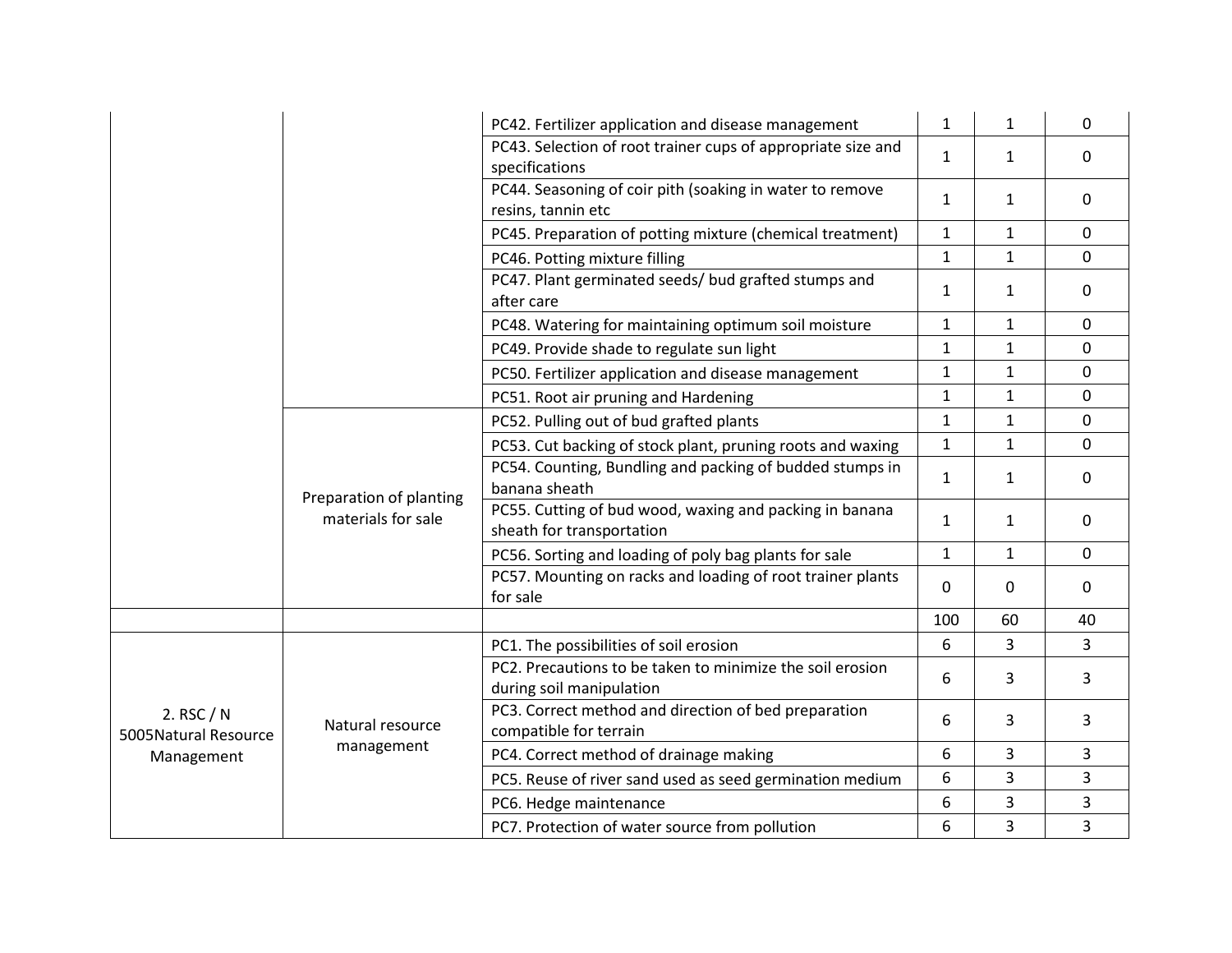|                                        |                                                | PC8. Rain water harvesting                                                                                                 | 6   | 3              | 3              |
|----------------------------------------|------------------------------------------------|----------------------------------------------------------------------------------------------------------------------------|-----|----------------|----------------|
|                                        |                                                | PC9. Judicious use of water during irrigation                                                                              | 6   | 3              | 3              |
|                                        |                                                | PC10. Mulching for soil and moisture conservation                                                                          | 6   | 3              | 3              |
|                                        |                                                | PC11. Importance of premise cleanliness                                                                                    | 4   | $\overline{2}$ | $\overline{2}$ |
|                                        | Waste management &<br>Health care              | PC12. Collection of empty containers, worn out polythene<br>bags, waste budding tapes, fertilizer bags etc from the field. | 4   | $\overline{2}$ | $\overline{2}$ |
|                                        |                                                | PC13. Use of dried leaves from the cut back portions of bud<br>wood, seedlings after pulling out for mulching              | 4   | $\overline{2}$ | $\overline{2}$ |
|                                        |                                                | PC14. Treatment of waste water from coir pith seasoning                                                                    | 4   | $\overline{2}$ | $\overline{2}$ |
|                                        |                                                | PC15. Destroy sources of mosquito breeding to control<br>epidemic                                                          | 4   | $\overline{2}$ | $\overline{2}$ |
|                                        | Input (chemical)<br>management                 | PC16. Consequences of chemical contamination                                                                               | 4   | $\overline{2}$ | $\overline{2}$ |
|                                        |                                                | PC17. Use of pesticides and fungicides as per<br>recommendations                                                           | 4   | $\overline{2}$ | $\overline{2}$ |
|                                        |                                                | PC18. Use herbicides judiciously                                                                                           | 4   | $\overline{2}$ | $\overline{2}$ |
|                                        |                                                | PC19. Spraying & handlings chemicals using hood, masks,<br>gloves etc                                                      | 4   | $\overline{2}$ | $\overline{2}$ |
|                                        |                                                | PC20. Use chemical fertilizer as per recommendations only                                                                  | 4   | $\overline{2}$ | $\overline{2}$ |
|                                        |                                                |                                                                                                                            | 100 | 50             | 50             |
|                                        | Feed back on innovations                       | PC1. Generate innovations through expertise                                                                                | 5   | 5              | $\mathbf 0$    |
|                                        |                                                | PC2. Report to the higher authorities for trial, modifications<br>and evaluation                                           | 5   | 5              | $\mathbf 0$    |
|                                        |                                                | PC3. Implement/adopt the approved innovations                                                                              | 5   | 5              | $\mathbf 0$    |
|                                        |                                                | PC4. Identify the incidence of pest and disease                                                                            | 15  | 5              | 10             |
| 3. RSC / N 5006<br>Providing feed back | Feed back on incidence of<br>pest and diseases | PC5. Report to the higher authorities for diagnosing and<br>remedial action                                                | 15  | 5              | 10             |
| to higher authorities                  |                                                | PC6. Carry out protection measures                                                                                         | 15  | 5              | 10             |
|                                        | Feed back on Indigenous<br>Knowledge/ITK       | PC7. Identify appropriate situation/location specific<br>Indigenous Knowledge                                              | 5   | 5              | $\Omega$       |
|                                        |                                                | PC8. Report to higher authorities for trial, evaluation and<br>adoption with Modifications, if any                         | 5   | 5              | 0              |
|                                        | Feed back on socio-                            | PC9. Identify the existence of socio-economic problems                                                                     | 5   | 5              | 0              |